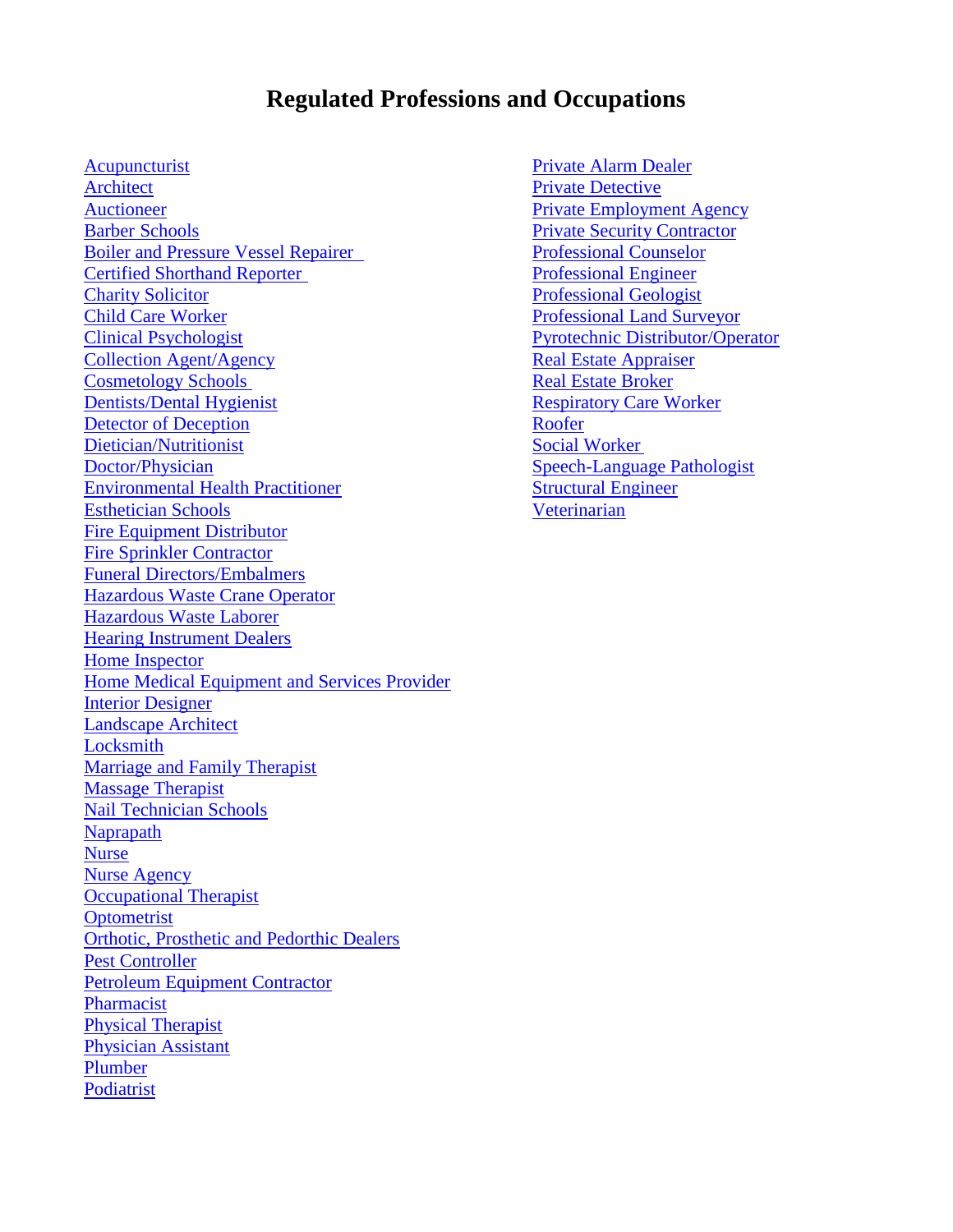# <span id="page-1-0"></span>*Acupuncturist*

**(225 ILCS 2/100)**

(Section scheduled to be repealed on January 1, 2008)

Sec. 100. Advertisement. Any person licensed under this Act **may advertise** the availability of professional services in

the public media or on the premises where such professional services are rendered. **Such advertising shall be limited to the following information:** 

(1) publication of the person's name, title, office hours, address and telephone number;

(2) information pertaining to the person's areas of specialization or limitation of professional practice;

(3) information on usual and customary fees for routine professional services offered, which information shall

include, notification that fees may be adjusted due to complications or unforeseen circumstances;

(4) announcement of the opening of, change of, absence from, or return to business;

(5) announcement of additions to or deletions from professional registered staff; and

6) the issuance of business or appointment cards.

This Act does not authorize the advertising of professional services that the offerer of such services is not licensed to render. Nor shall the advertiser use statements that contain false, fraudulent, deceptive, or misleading material or guarantees of success, statements that play upon the vanity or fears of the public, or statements that promote or produce unfair competition. (Source: P.A. 89-706, eff. 1-31-97; 90-61, eff. 7-3-97.)

# <span id="page-1-1"></span>*Architect*

#### **(225 ILCS 305/23.5)**

(Section scheduled to be repealed on January 1, 2010)

(a-5) Any entity that advertises architecture services in a telecommunications directory **must include its architecture** 

# **firm registration number or, in the case of a sole proprietor, his or her individual license number.**

Nothing in this subsection (a-5) requires the publisher of a telecommunications directory to investigate or verify the accuracy of the registration or license number provided by the advertiser of architecture services.

# <span id="page-1-2"></span>*Auctioneer*

### **(225 ILCS 407/10-1)**

(Section scheduled to be repealed on January 1, 2010)

Sec. 10-1. Necessity of license; exemptions.

(a) It is unlawful for any person, corporation, limited liability company, partnership, or other entity to conduct an auction,

provide an auction service, hold himself or herself out as an auctioneer, **or advertise** his or her services as an auctioneer in the State of Illinois without a license issued by OBRE under this Act, except at:

(1) an auction conducted solely by or for a not-for-profit organization for charitable purposes;

(2) an auction conducted by the owner of the property, real or personal;

(3) an auction for the sale or lease of real property conducted by a licensee under the Real Estate License Act, or its successor Acts, in accordance with the terms of that Act;

(4) an auction conducted by a business registered as a market agency under the federal Packers and Stockyards Act (7 U.S.C. 181 et seq.) or under the Livestock Auction Market Law;

(5) an auction conducted by an agent, officer, or employee of a federal agency in the conduct of his or her official duties; and (6) an auction conducted by an agent, officer, or employee of the State government or any political subdivision thereof performing his or her official duties.

### **Section 1440.230 Advertising; Buyer Premium; Disclosure**

### **a) A licensee under the Act shall clearly disclose on any advertisement:**

1) the licensee's name; if a licensee uses an assumed name or  $d/b/a$ , the licensee shall register that name with OBRE, pursuant to Section 1440.200 of this Part;

2) the licensee's license number, as assigned by OBRE;

3) the name of the city, village or town, and state, in which the licensee or the licensee's business is located;

4) the licensee's telephone number; and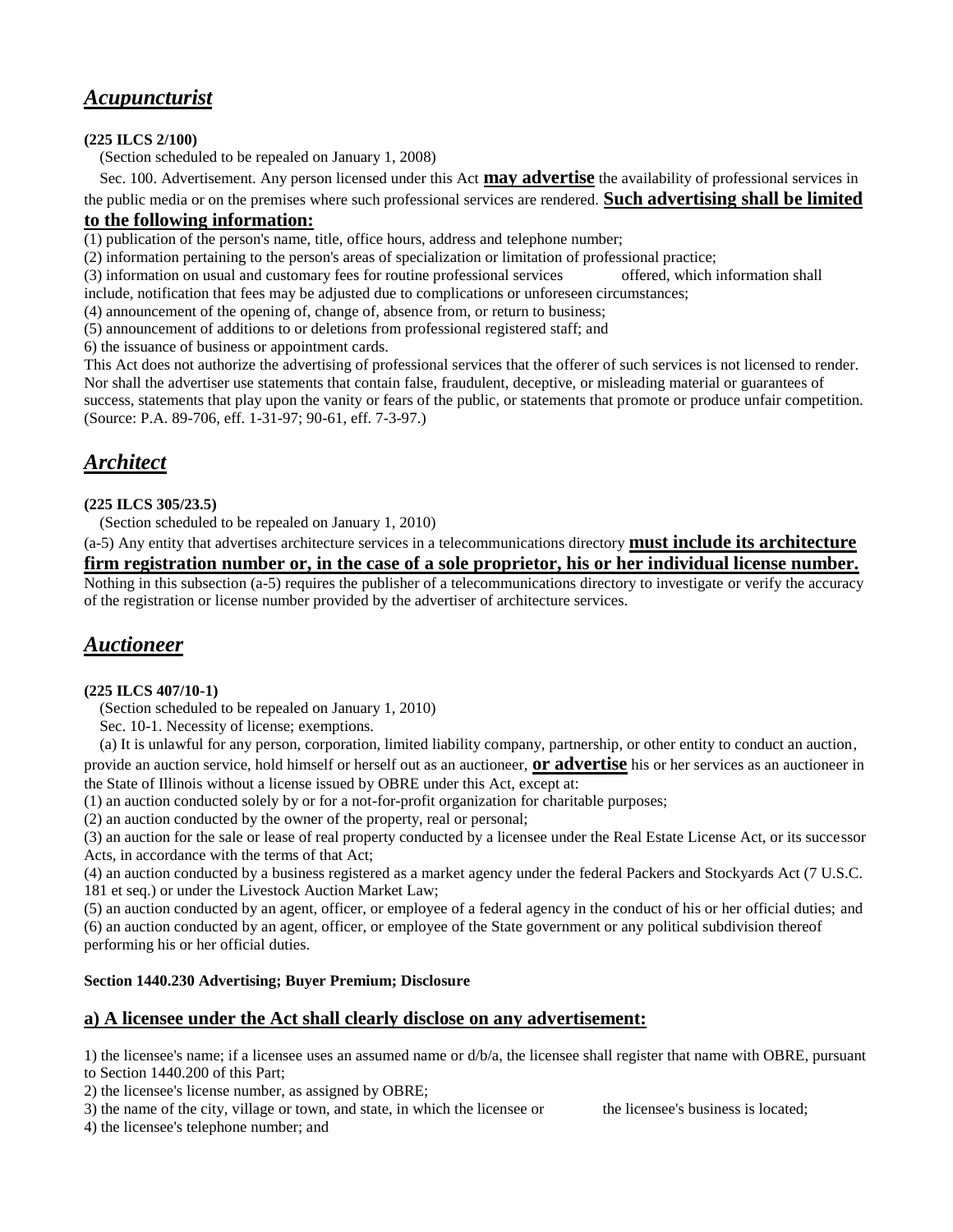5) the terms and conditions of the auction, to the best knowledge of the

licensee at the time of printing, taping or production of the advertisement.

- b) A licensee under this Act shall clearly announce before the auction the terms and conditions of the auction, and shall disclose any differences in the terms and conditions of the auction from any previous advertisement for the auction.
- c) If a licensee under the Act conducts an auction or provides an auction service in which a buyer premium is charged or collected, the licensee shall:
	- 1) clearly disclose on any advertisement that there is a buyer premium charged and the terms of the buyer premium;
	- 2) clearly post at the auction site that there is a buyer premium charged and the terms of the buyer premium; and
	- 3) clearly announce during the terms and conditions of the auction that there is a buyer premium charged and the terms of the buyer premium.

# <span id="page-2-0"></span>*Barber Schools*

#### **Section 1175.315 Advertising**

### **All school advertising for patrons must conspicuously contain the words "Work Done Exclusively by Students" or "All Work Done by Students".**

## <span id="page-2-1"></span>*Boiler and Pressure Vessel Repairer*

#### **(225 ILCS 203/10)**

(Section scheduled to be repealed on January 1, 2017)

Sec. 10. License; enforcement; failure to pay tax. No person shall act as a boiler and pressure vessel repairer, **or** 

**advertise** or use any title implying that the person is engaged in the practice or occupation of boiler and pressure vessel repair, unless licensed by the State Fire Marshal under this Act.

 No firm, association, or corporation shall act as an agency licensed under this Act, **or advertise** or use any title implying that it is engaged in the practice of boiler and pressure vessel repair, unless licensed by the State Fire Marshal under this Act. However, an organization that performs welded repairs to its own equipment is not required to have a license if it is authorized by the Board to perform those repairs.

### <span id="page-2-2"></span>*Certified Shorthand Reporter*

#### **(225 ILCS 415/19)**

(Section scheduled to be repealed on January 1, 2014)

 Sec. 19. Any person certified under this Act **may advertise** the availability of professional services in the public media or on the premises where such professional services are rendered as permitted by law, on the condition that such advertising is truthful and not misleading and is in conformity with rules promulgated by the Department.

#### **Section 1200.90 Standards of Professional Conduct**

In order to establish and maintain a high standard of integrity in the practice of shorthand reporting, the following Standards of Professional Conduct shall be binding on every person holding a certificate of registration as a certified shorthand reporter.

l) A licensee shall be truthful and accurate when making public statements or

when **advertising** qualifications or services provided.

### <span id="page-2-3"></span>*Charity Solicitor*

#### **(225 ILCS 460/11)**

 Sec. 11. (a) No person shall for the purpose of soliciting contributions from persons in this State, use the name of any other person, except that of an officer, director or trustee of the charitable organization by or for which contributions are solicited,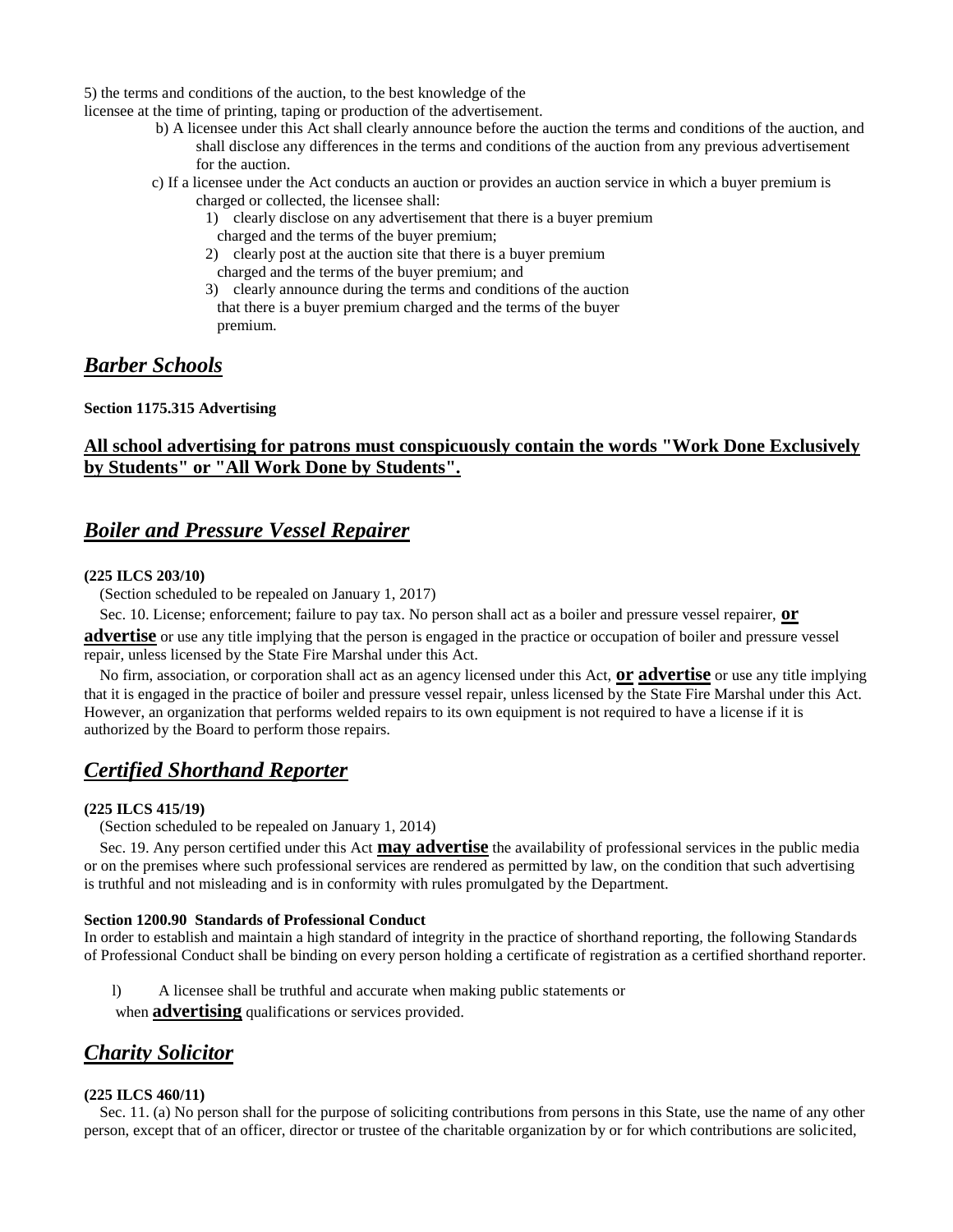without the written consent of such other persons.

 (b) A person shall be deemed to have used the name of another person for the purpose of soliciting contributions if such latter person's name is listed on any stationery, **advertisement,** brochure or correspondence in or by which a contribution is solicited by or on behalf of a charitable organization or his name is listed or referred to in connection with a request for a contribution as one who has contributed to, sponsored or endorsed the charitable organization or its activities.

#### **(225 ILCS 460/12)**

 Sec. 12. Registration under this Act shall not be deemed to constitute an endorsement by the State of Illinois of the charitable organization, professional fund raiser, or professional solicitor so registered. It shall be unlawful for any charitable organization, professional fundraiser, or professional solicitor to represent, directly or indirectly, for the purpose of solicitation and collection of funds for charitable purposes, in any form or manner whatsoever **by advertising** or otherwise, that it has registered or otherwise complied with the provisions of this Act. The Attorney General may, in his discretion, cancel the registration of any organization, professional fund raiser, or professional solicitor which or who violates the provisions of this Section. The Attorney General shall, by rule, set forth the standards by which he shall make this determination. Such standards shall be stated as precisely and clearly as practicable, to inform fully those persons affected.

#### *To read the Illinois Press Association advisory on charitable organizations and advertising click here:*

### <span id="page-3-0"></span>*Child Care Worker*

#### **(225 ILCS 10/12)**

Sec. 12. Advertisements.

 (a) In this Section, **"advertise"** means communication by any public medium originating or distributed in this State, including, but not limited to, **newspapers**, periodicals, telephone book listings, outdoor advertising signs, radio, or television.

 (b) A child care facility or child welfare agency licensed or operating under a permit issued by the Department **may publish advertisements** for the services that the facility is specifically licensed or issued a permit under this Act to provide. A person, group of persons, agency, association, organization, corporation, institution, center, or group who advertises or causes to be **published any advertisement** offering, soliciting, or promising to perform adoption services as defined in Section 2.24 of this Act is guilty of a Class A misdemeanor and shall be subject to a fine not to exceed \$10,000 or 9 months imprisonment for **each advertisement**, unless that person, group of persons, agency, association, organization, corporation, institution, center, or group is (i) licensed or operating under a permit issued by the Department as a child care facility or child welfare agency, (ii) a biological parent or a prospective adoptive parent acting on his or her own behalf, or (iii) a licensed attorney advertising his or her availability to provide legal services relating to adoption, as permitted by law.

### (c) **Every advertisement published after the effective date of this amendatory Act of the 94th General Assembly shall include the Department-issued license number of the facility or agency.**

 (d) Any licensed child welfare agency providing adoption services that, after the effective date of this amendatory Act of the 94th General Assembly, causes to be published an **advertisement** containing reckless or intentional misrepresentations concerning adoption services or circumstances material to the placement of a child for adoption is guilty of a Class A misdemeanor and is subject to a fine not to exceed \$10,000 or 9 months imprisonment for each **advertisement**.

 (e) An out-of-state agency that is not licensed in Illinois and that has a written interagency agreement with one or more Illinois licensed child welfare agencies **may advertise** under this Section, provided that (i) the out-of-state agency must be officially recognized by the United States Internal Revenue Service as a tax-exempt organization under  $501(c)(3)$  of the Internal Revenue Code of 1986 (or any successor provision of federal tax law), (ii) the out-of-state agency provides only international adoption services and is covered by the Intercountry Adoption Act of 2000, (iii) the out-of-state agency displays, in the **advertisement**, the license number of at least one of the Illinois licensed child welfare agencies with which it has a written agreement, and (iv) the **advertisements** pertain only to international adoption services. Subsection (d) of this Section shall apply to any out-of-state agencies described in this subsection (e).

 (f) An **advertiser, publisher,** or broadcaster, including, but not limited to, **newspapers**, periodicals, telephone book publishers, outdoor advertising signs, radio stations, or television stations, who knowingly or recklessly advertises or publishes any advertisement offering, soliciting, or promising to perform adoption services, as defined in Section 2.24 of this Act, on behalf of a person, group of persons, agency, association, organization, corporation, institution, center, or group, not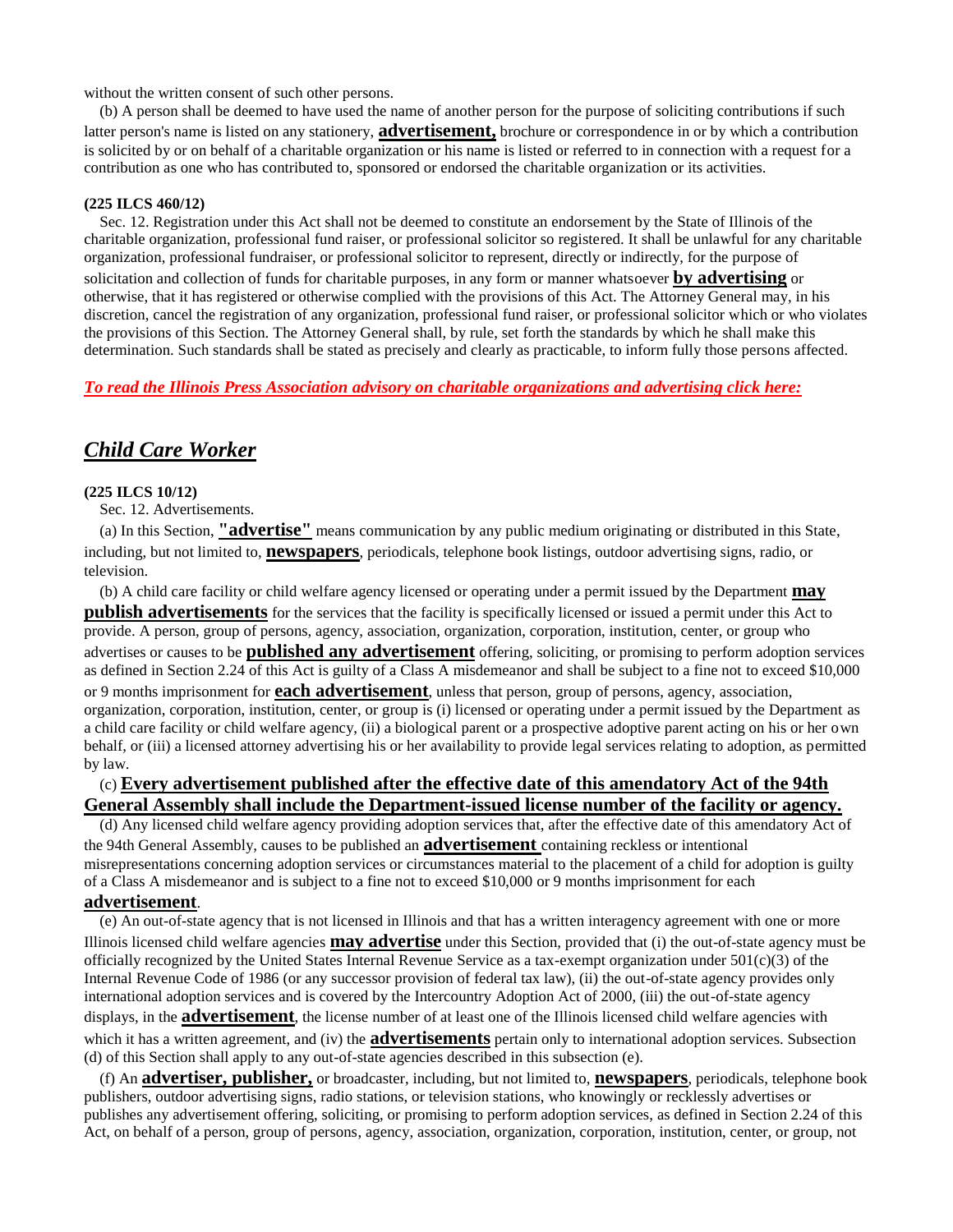authorized to advertise under subsection (b) or subsection (e) of this Section, is guilty of a Class A misdemeanor and is subject to a fine not to exceed \$10,000 or 9 months imprisonment for each **advertisement**.

 (g) The Department shall maintain a website listing child welfare agencies licensed by the Department that provide adoption services and other general information for biological parents and adoptive parents. The website shall include, but not be limited to, agency addresses, phone numbers, e-mail addresses, website addresses, annual reports as referenced in Section 7.6 of this Act, agency license numbers, the Birth Parent Bill of Rights, the Adoptive Parents Bill of Rights, and the Department's complaint registry established under Section 9.1a of this Act. The Department shall adopt any rules necessary to implement this Section.

*To read the Illinois Press Association advisory on child care advertising click here:*

# <span id="page-4-0"></span>*Clinical Psychologist*

#### **(225 ILCS 15/26.5)**

(Section scheduled to be repealed on January 1, 2017)

 Sec. 26.5. Advertising services. A licensee shall include in **every advertisement** for services regulated under this Act **his or her title** as it appears on the license or the initials authorized under this Act.

## <span id="page-4-1"></span>*Collection Agent/Agency*

#### **(225 ILCS 425/9)**

(Section scheduled to be repealed on January 1, 2016)

 Sec.9. (a) The Department may refuse to issue or renew, or may revoke, suspend, place on probation, reprimand or take other disciplinary action as the Department may deem proper, including fines not to exceed \$5,000 for a first violation and not to exceed \$10,000 for a second or subsequent violation, for any one or any combination of the following causes:

#### C) The threat of **advertisement or advertisement** for sale of any debt to coerce payment of the debt.

#### **Section 1210.60 Communication by Agency**

a) A collection agency shall use only the agency name or tradestyle exactly as it appears on the agency's certificate of registration (the certificate) issued by the Department **in all communications**, (e.g., ABC Collection Agency cannot use a name such as ABC Acceptance Company) except for skiptracing and envelopes as prohibited by 15 U.S.C. 1692b.(5).

*To read the Illinois Press Association advisory on banking and credit service advertising click here:*

### <span id="page-4-2"></span>*[Cosmetology Schools](#page-4-2)*

#### **Section 1175.515 Advertising**

All school **advertising** for patrons must contain the words "Work Done Exclusively by Students" or "All Work Done by Students" displayed in a conspicuous manner.

# <span id="page-4-3"></span>*Dentists/Dental Hygienists*

#### **(225 ILCS 25/45)**

(Section scheduled to be repealed on January 1, 2016)

 Sec. 45. Advertising. The purpose of this Section is to authorize and regulate the **advertisement** by dentists of information which is intended to provide the public with a sufficient basis upon which to make an informed selection of dentists while protecting the public from **false or misleading advertisements** which would detract from the fair and rational selection process.

Any dentist **may advertise** the availability of dental services in the public media or on the premises where such dental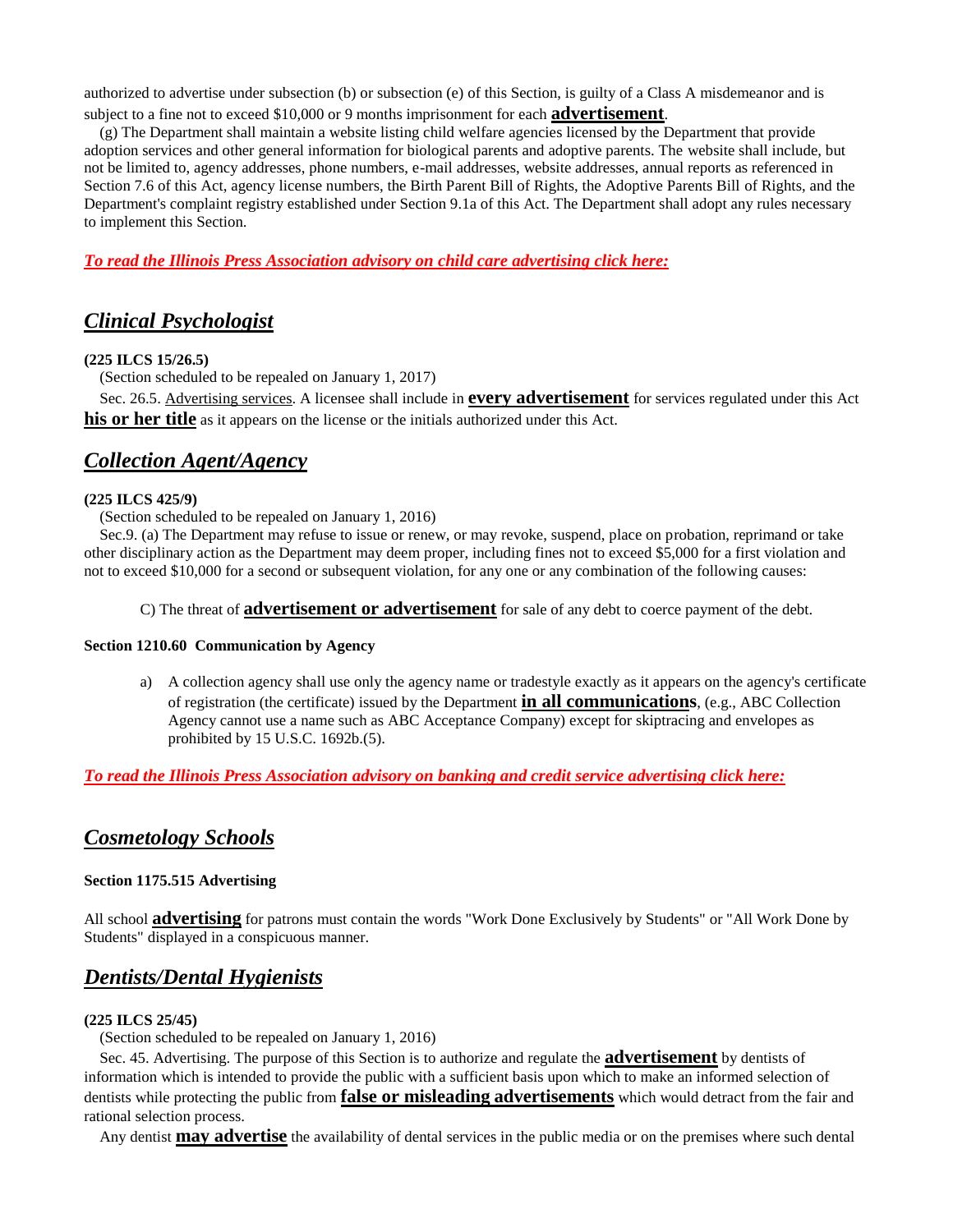services are rendered. Such **advertising shall be limited to the following information:** 

(a) The dental services available;

(b) Publication of the dentist's name, title, office hours, address and telephone;

(c) Information pertaining to his or her area of specialization, including appropriate board certification or limitation of professional practice;

(d) Information on usual and customary fees for routine dental services offered, which information shall include notification that fees may be adjusted due to complications or unforeseen circumstances;

(e) Announcement of the opening of, change of, absence from, or return to business;

(f) Announcement of additions to or deletions from professional dental staff;

(g) The issuance of business or appointment cards;

(h) Other information about the dentist, dentist's practice or the types of dental services which the dentist offers to perform which a reasonable person might regard as relevant in determining whether to seek the dentist's services. However, any

**advertisement** which announces the availability of endodontics, pediatric dentistry, periodontics, prosthodontics, orthodontics and dentofacial orthopedics, oral and maxillofacial surgery, or oral and maxillofacial radiology by a general dentist or by a licensed specialist who is not licensed in that specialty shall **include a disclaimer** stating that the dentist does not hold a license in that specialty.

### **It is unlawful for any dentist licensed under this Act:**

(1) To use testimonials or claims of superior quality of care to entice the public;

(2) To **advertise** in any way to practice dentistry without causing pain;

(3) To pay a fee to any dental referral service or other third party who **advertises** a dental referral service, unless all

**advertising** of the dental referral service makes it clear that dentists are paying a fee for that referral service; or

(4) To **advertise** or offer gifts as an inducement to secure dental patronage. Dentists may **advertise** or offer free examinations or free dental services; it shall be unlawful, however, for any dentist to charge a fee to any new patient for any dental service provided at the time that such free examination or free dental services are provided.

 This Act does not authorize the **advertising** of dental services when the offeror of such services is not a dentist. Nor shall the dentist use statements which contain false, fraudulent, deceptive or misleading material or guarantees of success, statements which play upon the vanity or fears of the public, or statements which promote or produce unfair competition.

 A dentist shall be required to keep a copy of all **advertisements** for a period of 3 years. All **advertisements** in the dentist's possession shall indicate the accurate date and place of **publication**.

The Department shall adopt rules to carry out the intent of this Section.

#### **Section 1220.421 Advertising**

- a) Persons licensed to practice dentistry in the State of Illinois may **advertis**e in any medium or other form of public communication in a manner which is truthful, and which is not fraudulent, deceptive, inherently misleading or proven to be misleading in practice. Such **advertising** shall contain all information necessary to make the communication not misleading and shall not contain any false or misleading statement or otherwise operate to deceive.
- b) Information which may be contained in such **advertising** includes:
	- 1) Dentist's name, address, office hours, and telephone number;
	- 2) Schools attended;
	- 3) Announcement of the opening of, change of, or return to practice;
	- 4) *Announcement of additions to or deletions from professional dental staff*; (Section 45 of the Act)
	- 5) Dentist's hospital affiliation(s);
	- 6) Any specialty licenses held, Board certification, professional society
	- memberships and any limitations or concentrations of practice;
	- 7) Credit arrangements and/or acceptance of Medicare/Medicaid patients;
	- 8) Foreign language ability;

9) Usual and customary fees for routine professional services which must include a statement that fees may be adjusted due to complications or unforeseen circumstances unless the fees do not vary under any circumstances; 10) Description of offices in which dentist practices, e.g., accessibility to the handicapped, laboratory facilities on the premises, convenience of parking; and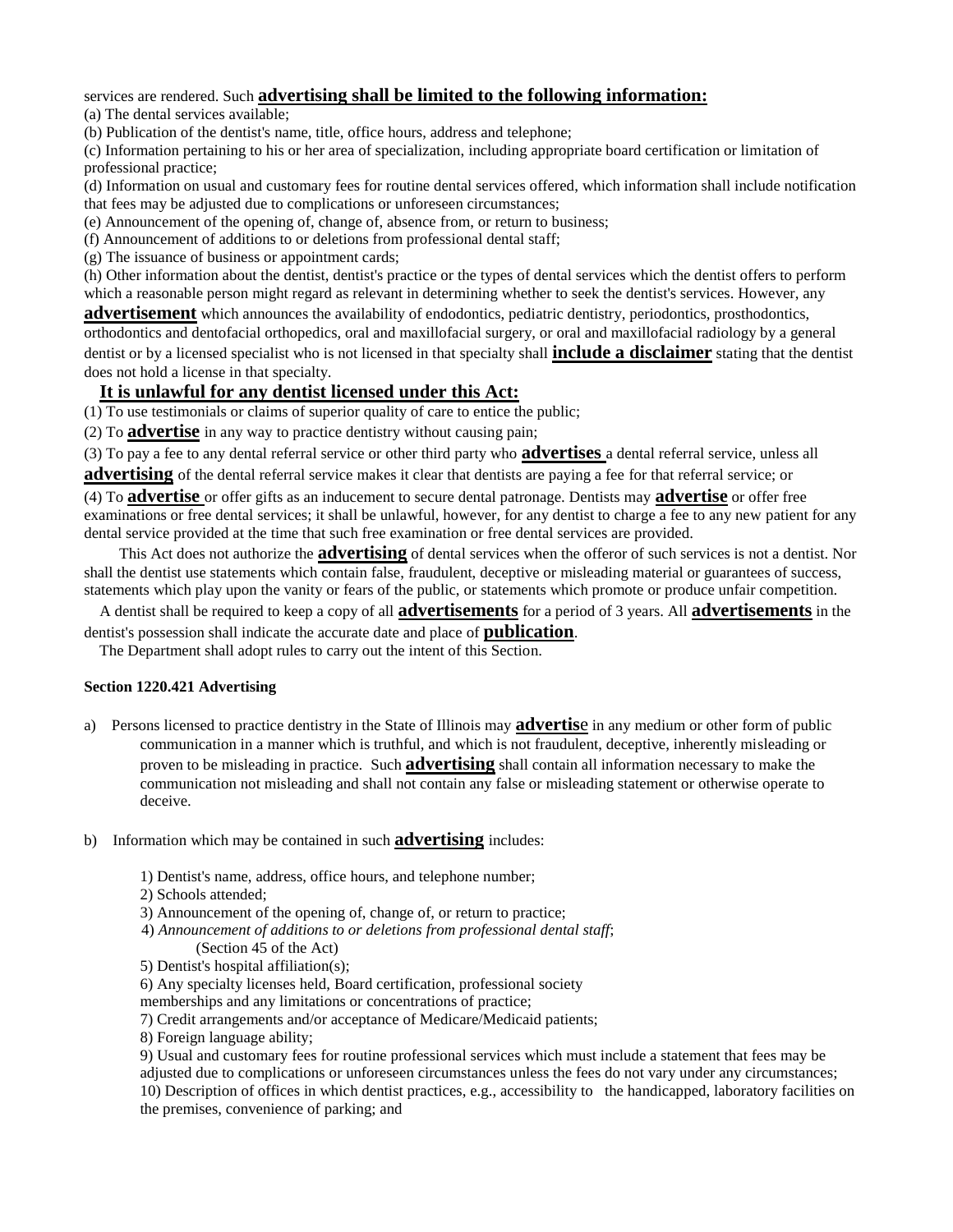11) Other information about the dentist, the dentist's practice, or the types of practice in which the dentist will accept employment, which a reasonable person might regard as relevant in determining whether to seek the dentist's services. (Section 45 of the Act)

c) If an **advertisement** is communicated to the public over television or radio, it shall be prerecorded and approved for broadcast by the dentist, and a recording of the actual transmission, including videotape, shall be retained by the dentist for a period of at least three (3) years. Upon a written request from the Department, a dentist shall provide the Department with a copy of any such **advertisement** within seven working days of receipt of the request (e.g., upon initiation of any investigation, receipt of a complaint, inquiry from the public, etc.).

d) Information which may be untruthful, fraudulent, deceptive, inherently misleading, or which has proven to be misleading in practice includes that which:

> 1) Contains a misrepresentation of fact or omits a material fact required to prevent deception;

2) Guarantees favorable results or creates false or unjustified expectations of favorable results;

3) Takes advantage of the potential client's fears, anxieties, vanities, or other emotions;

4) Contains testimonials and/or exaggerations pertaining to the quality of dental care;

5) Describes as available products or services which are not permitted by the laws of this State and/or applicable Federal laws; and

6) Advertises professional services which the dentist is not licensed to render.

e) A dentist may incorporate as a professional service corporation under a fictitious or an assumed name; however, all

**advertisements** for dental services to be performed by members or employees of the corporation must comply with the following conditions:

1) A dentist licensed and practicing in Illinois shall be designated at each

practice location for the corporation who shall assume responsibility for all **advertising** in Illinois.

2) The name, office address and office phone number of the designated

dentist(s) shall appear in all **advertising** for the corporation.

3) The name(s) of the owner(s) of the corporation, if other than the designated dentist(s), shall appear in all **advertising** for the corporation.

4) A list of all dentists employed by the corporation who perform dental services shall be prominently displayed at the location where they practice.

5) If the corporation offers to practice both general dentistry and any licensed specialty, all **advertising** for the specialty shall include the name of the licensed dental specialist(s) who performs the specialty services.

f) When words relating to specialty practice are used in an **advertisement**, the **advertisement** must not imply that the dentist offering those services is licensed as a specialist unless he holds a specialty license issued by the Department. Words that cannot be used by a dentist unless licensed in that specialty are Endodontist, Pedodontist, Pediatric Dentist, Periodontist, Prosthodontist, Orthodontist, Oral and Maxillofacial Surgeon or Oral Surgeon. Terms as "Specialist", "Practice Limited To" or "Limited To Specialty Of", with the name of such branch of dentistry practiced as a specialty, (Endodontics, Pedodontics (Pediatric Dentist), Periodontics, Prosthodontics, Orthodontics, and Oral and Maxillofacial Surgery) shall be prima facie evidence that such dentist is holding himself out to the public as a specialist. A general dentist who **advertises**, in any media, using words or phrases customarily used by a specialist, except those prohibited above, but who does not hold a specialty license, shall include in such **advertisement** a prominent disclaimer that he is licensed only as a general dentist.

g) Any **advertisements** offering the availability of those recognized dental specialties specified in Section 1220.320 of this Part, or offering the availability of some other "specialty" practice not specifically recognized by the Department shall contain a prominent disclaimer in the form of a statement setting forth the specialty(ies) in which the dentist is licensed in Illinois and/or a statement that the dentist is licensed to practice as a general dentist in Illinois.

h) **Advertising** shall not use language suggesting a dental specialty which is not specified in Section 1220.320 of this Part unless it contains the disclaimer required in subsection  $(g)$ , above. Examples of language requiring disclaimer: family dentistry, cosmetic dentistry, restorative dentistry, preventive dentistry, hospital dentistry, implant dentistry, TMJ, cranio mandibular dentistry.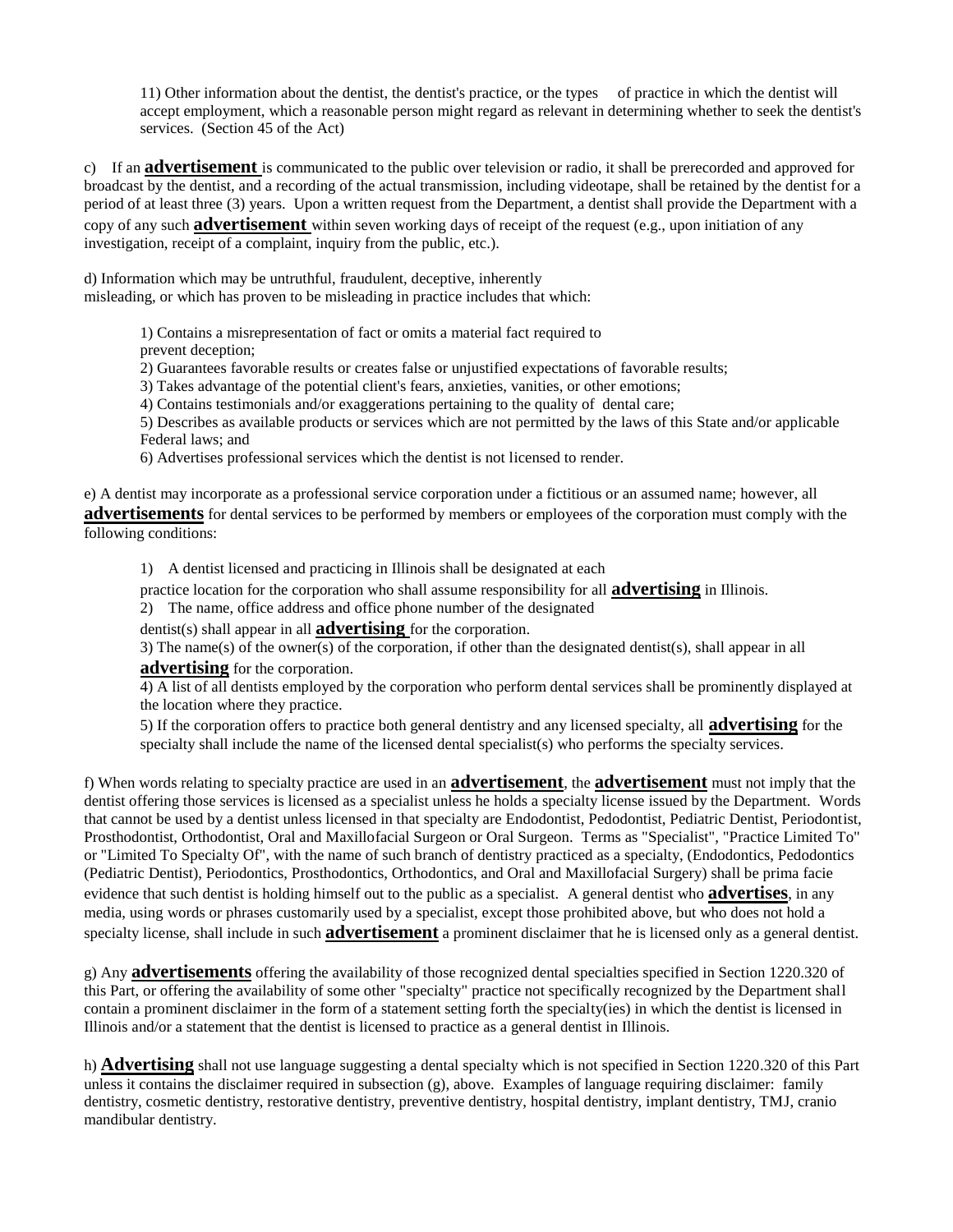### <span id="page-7-0"></span>*Detector of Deception*

#### **Section 1230.80 Impermissible Advertising**

- a) An examiner shall not **advertise** in any manner with a view of deceiving the public, or in any way that will tend to deceive or defraud the public.
- b) An examiner **shall not publish**, directly or indirectly, or circulate any fraudulent, false or misleading statements as to the skill or method of practice of any person or examiner.
- c) An examiner shall not claim superiority over other detection of deception examiners as to his or her skill or method of practice.
- d) An examiner shall not identify any subject by any means in any **advertisements**.
- e) An examiner shall not give public demonstrations of detection of deception for the purpose of securing patronage.
- f) An examiner shall not **advertise** free examinations as an inducement to secure patronage.
- g) An examiner shall not employ "cappers" or "steerers" to obtain patronage.
- h) An examiner shall not divide fees or agree to split or divide the fees received for detection of deception services with any person for bringing or referring a client.

### <span id="page-7-1"></span>*Dietician/Nutritionist*

#### **(225 ILCS 30/70)**

A person licensed under this Act whose license is on inactive status or in a non-renewed status shall not engage in the practice of dietetics or nutrition services in the State of Illinois or use the title or **advertise** that he or she performs the services of a licensed dietitian nutritionist.

#### **(225 ILCS 30/80)**

(Section scheduled to be repealed on January 1, 2013)

 Sec. 80. Use of title; **advertising**. Only a person who is issued a license as a dietitian nutritionist under this Act may use the words "dietitian nutritionist", "dietitian", "nutritionist", or "nutrition counselor" or the letters "L.D.N." in connection with his or her name.

 A person who meets the additional criteria for registration by the Commission on Dietetic Registration for the American Dietetic Association may assume or use the title or designation "Registered Dietitian" or "Registered Dietician" or use the letters "R.D." or any words, letters, abbreviations, or insignia indicating that the person is a registered dietitian.

 Any person who meets the additional criteria for certification by the Clinical Nutrition Certification Board of the International and American Associations of Clinical Nutritionists may assume or use the title or designation "Certified Clinical Nutritionist" or use the letters "C.C.N." or any words, letters, abbreviations, or insignia indicating that the person is a certified clinical nutritionist.

 Any person who meets the additional criteria for certification by the Certification Board of Nutrition Specialists may assume or use the title or designation "Certified Nutrition Specialist", or use the letters "C.N.S." or any words, letters, abbreviations, or insignia indicating that the person is a certified nutrition specialist.

 A licensee shall include in every **advertisement** for services regulated under this Act his or her title as it appears on the license or the initials authorized under this Act.

#### **Section 1245.330 Unprofessional Conduct**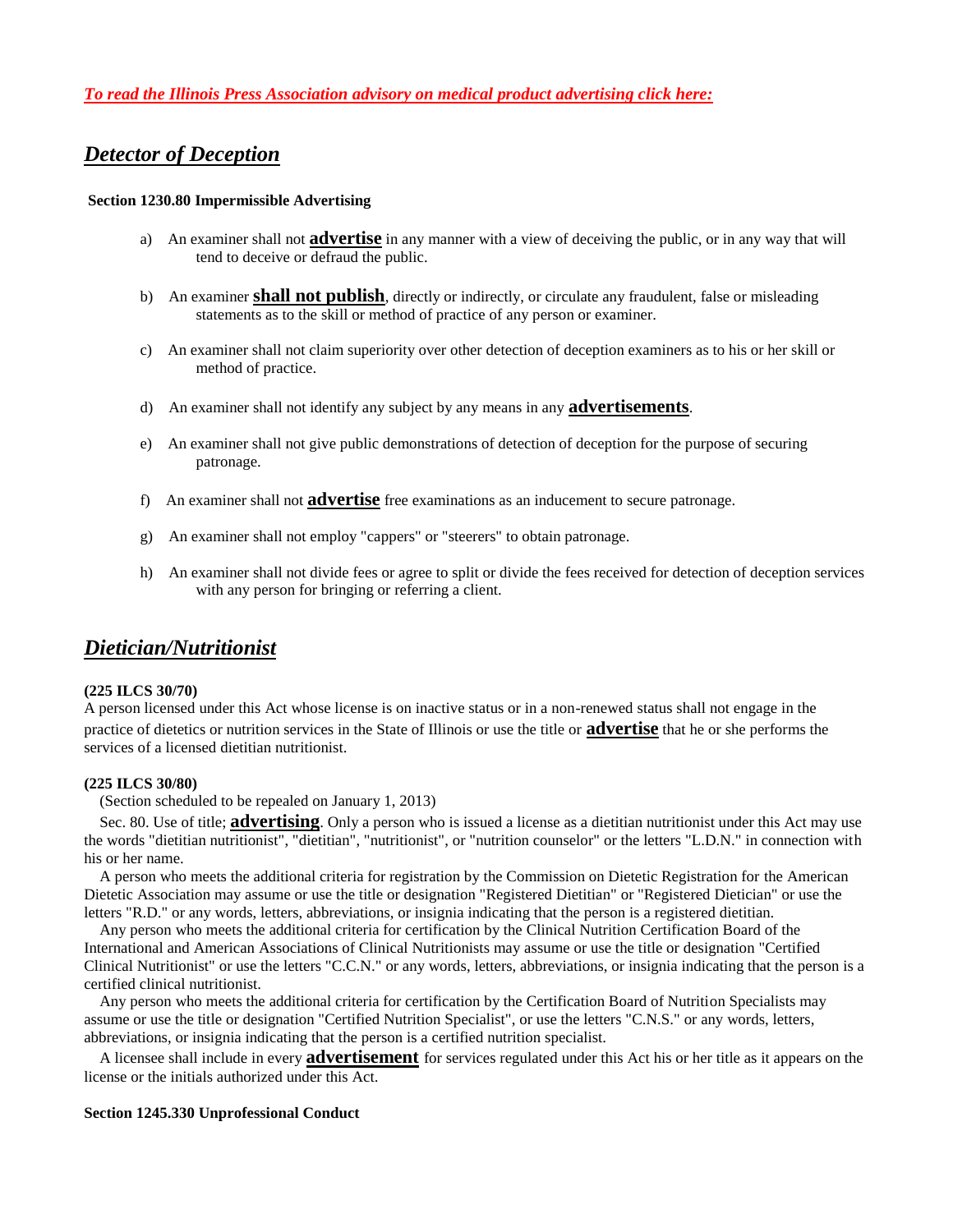b) A dietitian nutritionist shall not **advertise** in any way that is fraudulent false, deceptive or misleading. Any **advertising** shall be considered fraudulent false, deceptive or misleading if it:

1) Contains a misrepresentation of facts;

2) Makes only a partial disclosure of relevant facts;

3) Represents that professional services can or will be completely performed for a stated fee when this is not the case, or makes representations with respect to fees for professional services that do not disclose all variables affecting the fees that will in fact be charged;

4) Represents the licensee in a deceptive or misleading manner with respect to the profession or professional status of the licensee;

5) Contains any representation of a special area of practice by the licensee which implies that the licensee requires a superior license or formal recognition by the Department other than a licensed dietician nutritionist;

6) Makes false, unproven or misleading claims about the validity, safety, or effectiveness of any dietetic or nutrition related service, product or test;

7) Fails to conspicuously identify the licensee by name in the **advertisement**.

*To read the Illinois Press Association advisory on medical product advertising click here:*

### <span id="page-8-0"></span>*Doctor/Physician*

#### **(225 ILCS 60/26)**

 (Section scheduled to be repealed on January 1, 2007) Sec. 26. Advertising.

 (1) Any person licensed under this Act may **advertise** the availability of professional services in the public media or on the premises where such professional services are rendered. Such **advertising** shall be limited to the following information:

(a) **Publication** of the person's name, title, office hours, address and

telephone number;

- (b) Information pertaining to the person's areas of specialization, including appropriate board certification or limitation of professional practice;
- (c) Information on usual and customary fees for routine professional services offered, which information shall include, notification that fees may be adjusted due to complications or unforeseen circumstances;
- (d) Announcement of the opening of, change of, absence from, or return to business;
- (e) Announcement of additions to or deletions from professional licensed staff;
- (f) The issuance of business or appointment cards.

(2) It is unlawful for any person licensed under this Act to use testimonials or claims of superior quality of care to entice the public. It shall be unlawful to **advertise** fee comparisons of available services with those of other persons licensed under this Act.

(3) This Act does not authorize the **advertising** of professional services which the offeror of such services is not licensed to render. Nor shall the **advertiser** use statements which contain false, fraudulent, deceptive or misleading material or guarantees of success, statements which play upon the vanity or fears of the public, or statements which promote or produce unfair competition.

(4) A licensee shall include in every **advertisement** for services regulated under this Act his or her title as it appears on the license or the initials authorized under this Act.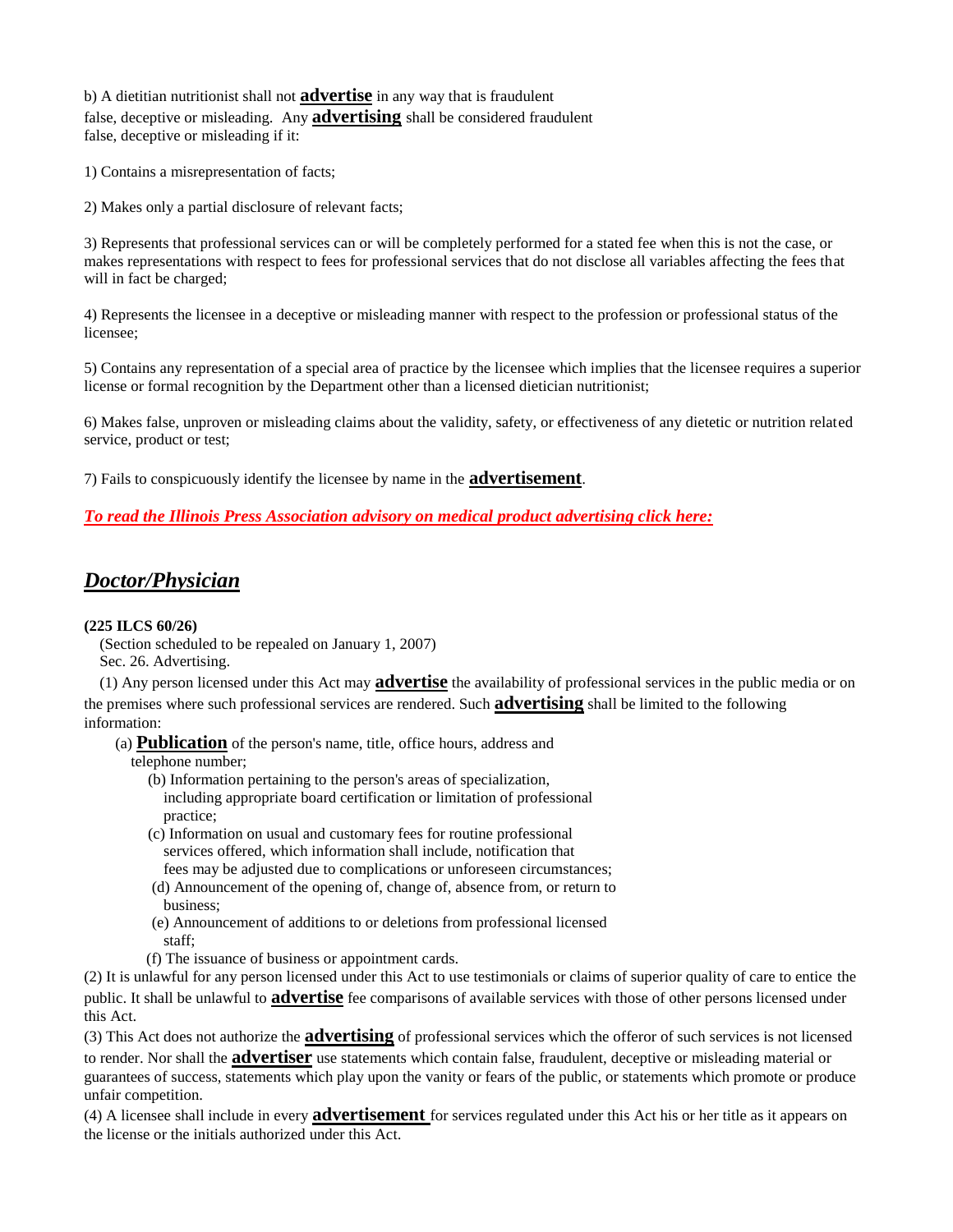#### **Section 1285.245 Advertising**

- a) **Advertising** shall contain all information necessary to make the communication informative and not misleading. **Advertising** shall identify the type of license held by the licensee whose services are being promoted. The form of **advertising** shall be designed to communicate the information contained in the **advertisement** to the public in a direct, dignified and readily comprehensible manner.
- b) If an **advertisement** is communicated to the public over television or radio, it shall be prerecorded and approved for broadcast by the physician, and a recording of the actual transmission, including videotape, shall be retained for at least 3 years by the physician.
- c) **Advertising** shall otherwise comply with Section 26 of the Act.

### *To read the Illinois Press Association advisory on medical product advertising click here:*

# <span id="page-9-0"></span>*Environmental Health Practitioner*

#### **(225 ILCS 37/27**)

(Section scheduled to be repealed on January 1, 2007)

Sec. 27. Renewals; restoration.

(f) An environmental health practitioner whose license is not renewed or whose license is on inactive status shall not engage in the practice of environmental health in the State of Illinois or use the title or **advertise** that he or she performs the services of a "licensed environmental health practitioner"

*To read the Illinois Press Association advisory on medical product advertising click here:*

# <span id="page-9-1"></span>*Esthetician Schools*

#### **Section 1175.820 Advertising**

All school **advertising** for patrons shall conspicuously contain the words "Work Done Exclusively by Students" or "All Work Done by Students".

*To read the Illinois Press Association advisory on medical product advertising click here:*

# <span id="page-9-2"></span>*[Fire Equipment Distributor](#page-9-2)*

#### **(225 ILCS 216/10)**

(Section scheduled to be repealed on January 1, 2011)

 Sec. 10. License requirement; injunction. No person shall act as a fire equipment distributor or employee, or **advertise** or assume to act as such, or use any title implying that such person is engaged in such practice or occupation unless licensed by the State Fire Marshal.

 No firm, association, or corporation shall act as an agency licensed under this Act, or **advertise** or assume to act as such, or use any title implying that the firm, association, or corporation is engaged in such practice, unless licensed by the State Fire Marshal.

# <span id="page-9-3"></span>*Fire Sprinkler Contractor*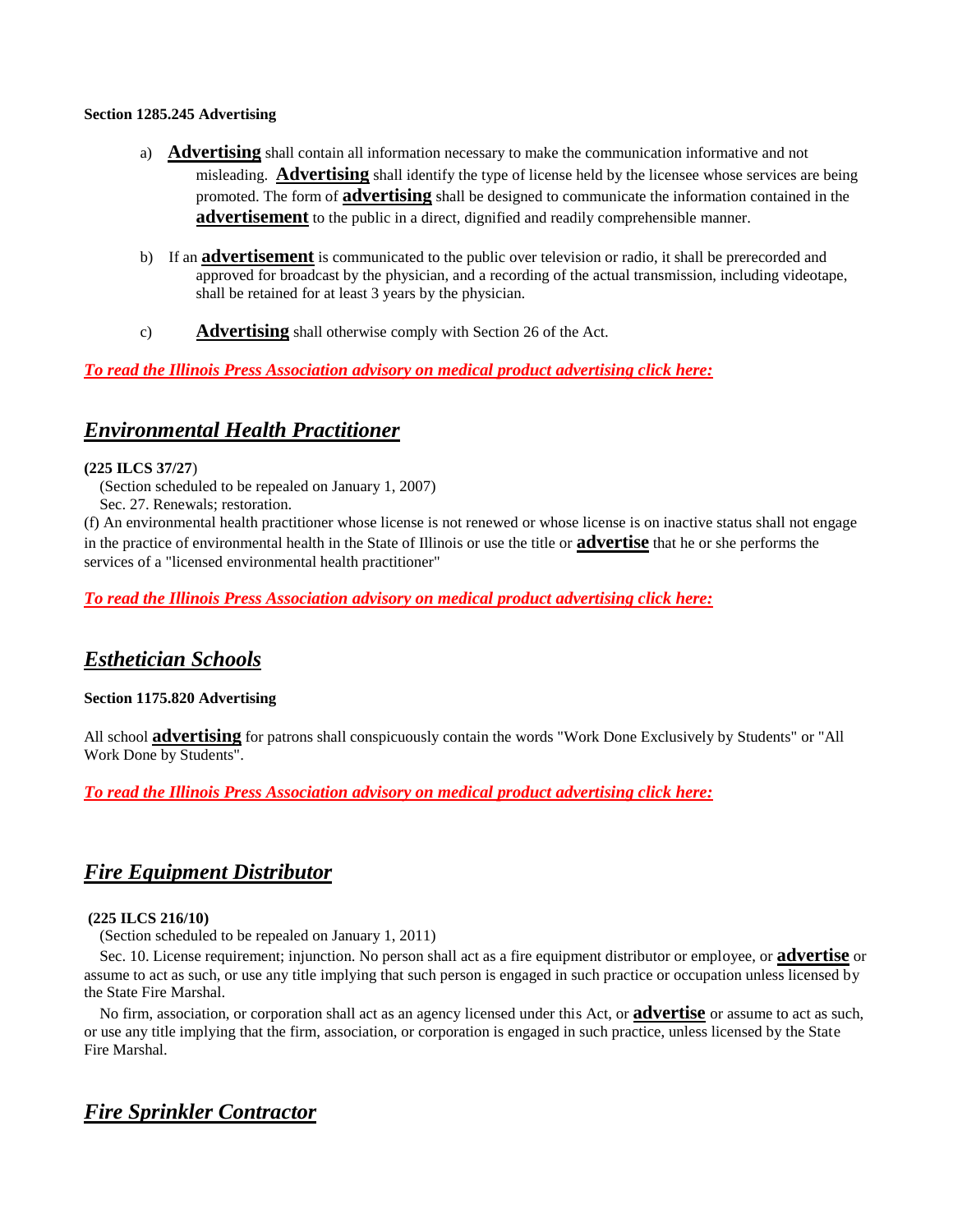#### **(225 ILCS 317/12)**

 Sec.12. License; enforcement; failure to pay tax. No person shall act as a fire sprinkler contractor, or **advertise** or assume to act as such, or use any title implying that such person is engaged in such practice or occupation unless licensed by the State Fire Marshal.

 No firm, association, or corporation shall act as an agency licensed under this Act, or **advertise** or assume to act as such, or use any title implying that the firm, association, or corporation is engaged in such practice, unless licensed by the State Fire Marshal.

#### **(225 ILCS 317/15)**

Sec.15. Licensing requirements.

 (a) It shall be unlawful for any person or business to engage in, **advertise**, or hold itself out to be in the business of installing or repairing fire sprinkler systems in this State after 6 months after the effective date of this Act, unless such person or business is licensed by the State Fire Marshal. This license must be renewed every year.

### <span id="page-10-0"></span>*Funeral Director/Embalmer*

#### **(225 ILCS 41/15-50)**

(Section scheduled to be repealed on January 1, 2013)

 Sec. 15-50. Practice by corporation, partnership, or association. No corporation, partnership or association of individuals, as such, shall be issued a license as a licensed funeral director and embalmer or licensed funeral director, nor shall any corporation, partnership, firm or association of individuals, or any individual connected therewith, publicly **advertise** any corporation, partnership or association of individuals as being licensed funeral directors and embalmers or licensed funeral directors. Nevertheless, nothing in this Act shall restrict licensees from forming professional service corporations under the Professional Service Corporation Act or from having these corporations registered for the practice of funeral directing.

 No licensee, and no partnership or association of licensees, formed since July 1, 1935, shall engage in the practice of funeral directing and embalming or funeral directing under a trade name or partnership or firm name unless in the use and **advertising** of the trade name, partnership or firm name there is **published** in connection with the **advertising** the name of the owner or owners as the owner or owners.

#### **(225 ILCS 41/15-75)**

(Section scheduled to be repealed on January 1, 2013)

Sec. 15-75. Violations;grounds for discipline; penalties.

(a) Each of the following acts is a Class A misdemeanor for the first offense, and a Class 4 felony for each subsequent offense. These penalties shall also apply to unlicensed owners of funeral homes.

(6) False or misleading **advertising** as a funeral director and embalmer or funeral director, or **advertising** or using the name of a person other than the holder of a license in connection with any service being rendered in the practice of funeral directing and embalming or funeral directing. Nothing in this paragraph shall prevent including the name of any owner, officer or corporate director of a funeral business who is not a licensee in any **advertisement** used by a funeral home with which the individual is affiliated if the **advertisement** specifies the individual's affiliation with the funeral home.

(21) **Advertising** in a false or misleading manner or **advertising** using the name of an unlicensed person in connection with any service being rendered in the practice of funeral directing or funeral directing and embalming. The use of any name of an unlicensed or unregistered person in an **advertisement** so as to imply that the person will perform services is considered misleading **advertising**. Nothing in this paragraph shall prevent including the name of any owner, officer or corporate director of a funeral home, who is not a licensee, in any **advertisement** used by a funeral home with which the individual is affiliated, if the **advertisement** specifies the individual's affiliation with the funeral home.

#### **Section 1250.205 Advertising**

a) Persons licensed to practice funeral directing and embalming in the State of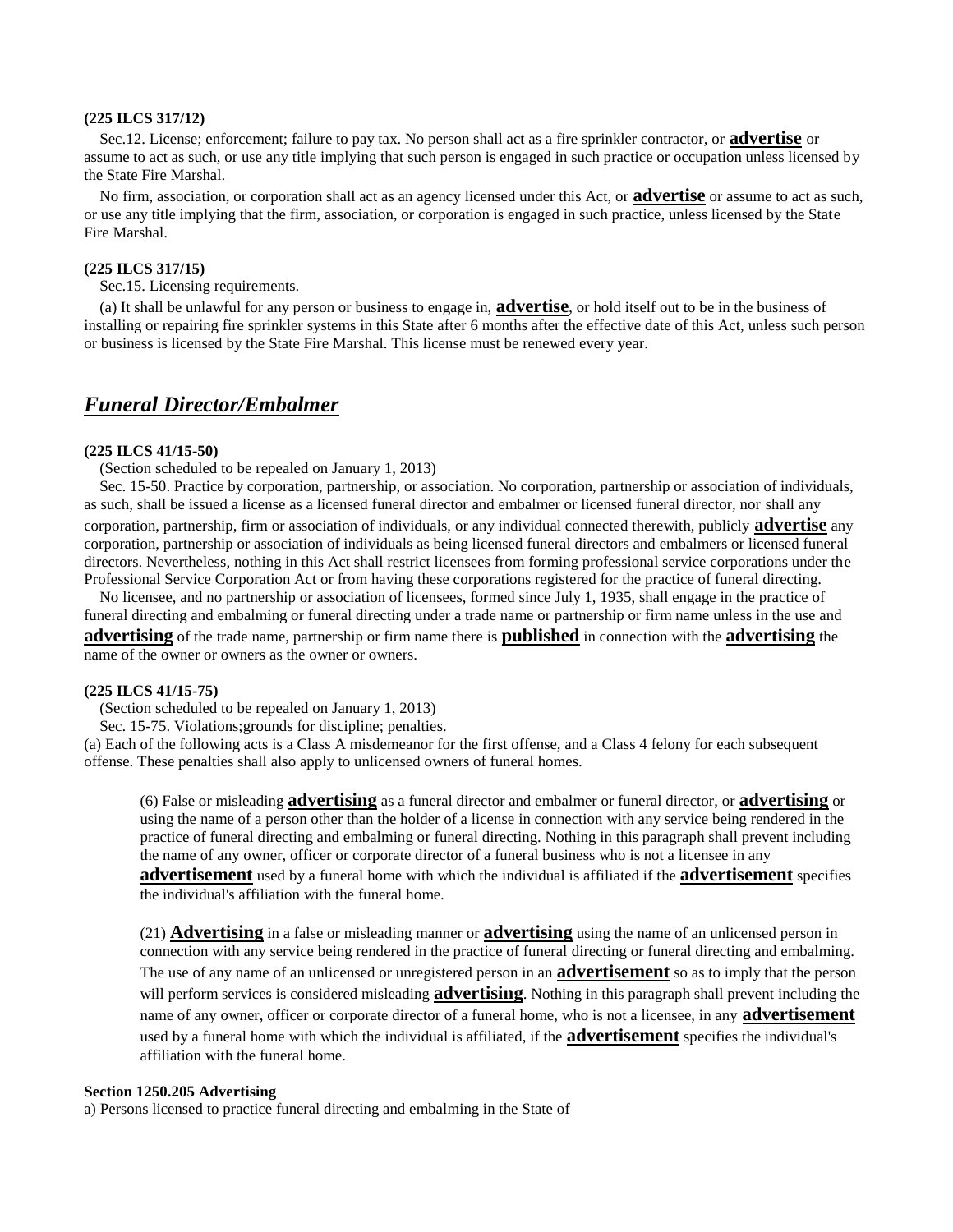Illinois may **advertise** in any medium or other form of public communication in a manner that is truthful and is not fraudulent, deceptive, inherently misleading or proven to be misleading in practice. Such **advertising** shall contain all information necessary to make the communication not misleading and shall not contain any false or misleading statement or otherwise operate to deceive. The form of such communication shall be designed to communicate the information contained therein to the public in a direct, dignified and readily comprehensive manner.

b) Information that may be contained in such **advertising** includes:

- 1) Licensee's name, address, business hours and telephone number;
- 2) Schools attended;
- 3) Announcement of the opening of, change of, or return to practice;
- 4) Announcement of additions to or deletions from professional staff;
- 5) Availability of pre-need arrangements;
- 6) Professional society memberships;
- 7) Credit arrangements;
- 8) Foreign language ability;
- 9) Fees for professional services and merchandise which must include a statement that fees may be adjusted due to unforeseen circumstances;
- 10)Description of the establishment in which the licensee practices, e.g., accessibility to the handicapped, chapel facilities on the premises, convenience of parking; and
- 11) Other information about the licensee, the licensee's practice, or the types of practice in which the licensee will accept employment, which a reasonable person might regard as relevant in determining whether to seek the licensee's services.

c) If an **advertisement** is communicated to the public over television or radio, it shall be prerecorded and approved for broadcast by the licensee, and a recording of the actual transmission, including videotape, shall be retained by the licensee for a period of at least 5 years.

d) Information that may be untruthful, fraudulent, deceptive, inherently misleading, or has proven to be misleading in practice, includes that which:

- 1) Contains a misrepresentation of fact or omits a material fact required to prevent deception;
- 2) Takes advantage of the potential client's fears, anxieties, vanities or other emotions;
- 3) Contains testimonials and/or exaggerations pertaining to the quality of funeral services;
- 4) Describes as available products or services that are not permitted by the laws of this State and/or applicable Federal laws; and
- 5) **Advertises** professional services that the licensee is not licensed to render.

e) The solicitation of funeral services at the residence of a client or prospective client, or any health care institution in which the client or prospective client is confined, which is uninvited and which has not been previously agreed to by the client or prospective client, is prohibited. A licensee, or his or her representative, may initiate contact with a client, or prospective client, in the following manner:

- 1) Through general **advertising**;
- 2) By direct mail;
- 3) By telephone; or
- 4) As an invitee of a charitable, social, civic, religious, fraternal or employee or trade organization.

f) A licensee or his or her representative shall not initiate contact with a client or prospective client if:

1) The licensee, or his or her representative, reasonably should know that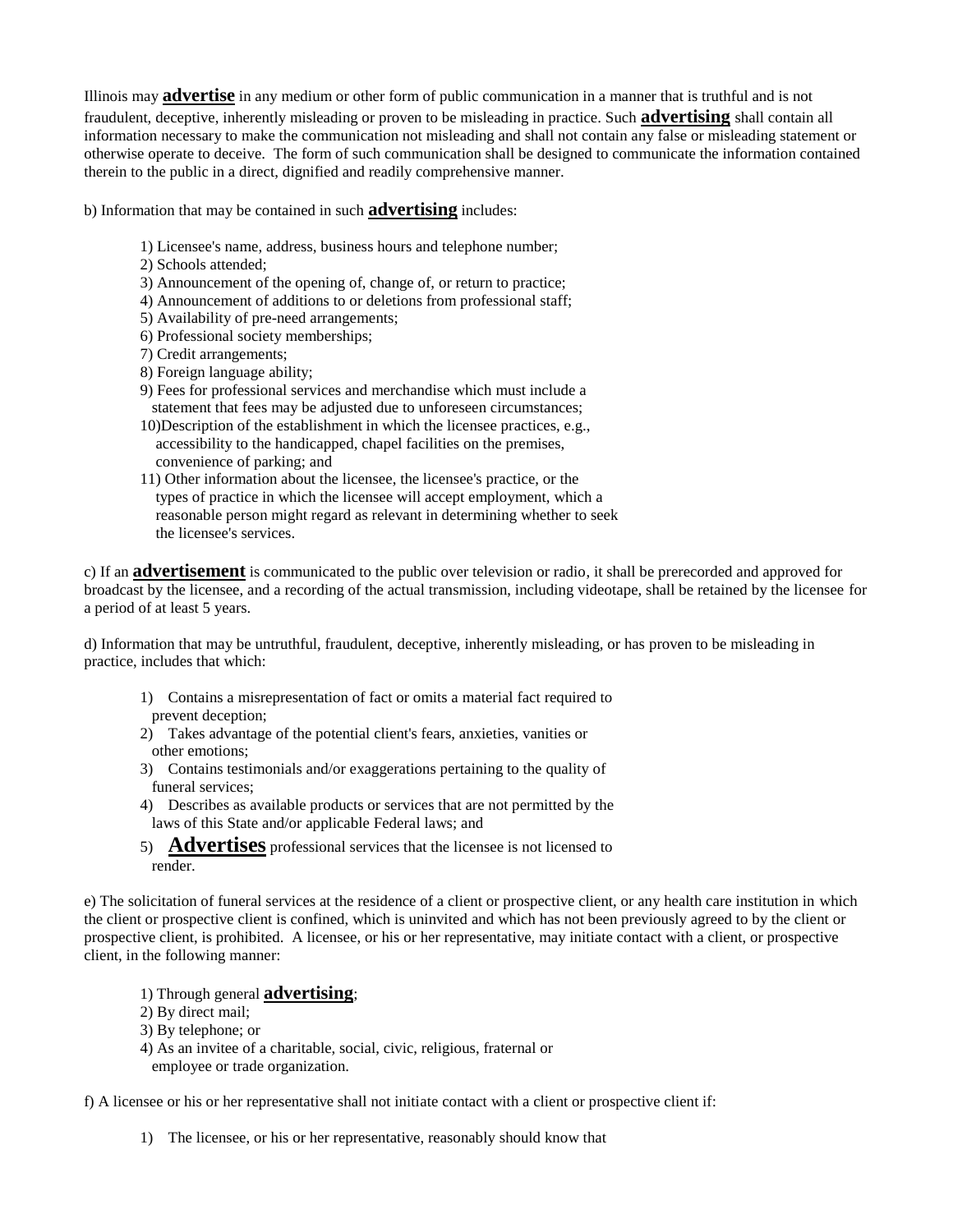the physical, emotional or mental state of the person solicited is such that the person could not exercise reasonable judgment;

2) The person solicited has made known a desire not to receive the communication; or

3) The solicitation involves coercion, duress or harassment.

# <span id="page-12-0"></span>*Hazardous Waste Crane Operator*

#### **(225 ILCS 220/14)**

 Sec.14. Operating or assisting in the operation of a crane or hoist involving the disposal, cleanup or handling of hazardous waste at a facility in this State or an offer to so practice, or to use, **advertise** or otherwise represent to the public any title or description implying that one is a crane or hoisting equipment operator or apprentice licensed to dispose, clean up or handle hazardous waste at a facility by any person not at that time holding a valid and current license under this Act is declared to be inimical to the public welfare and to constitute a public nuisance. The Attorney General for the State of Illinois, the Director of the Environmental Protection Agency, the State's Attorney for any county in the State, or any resident citizen may maintain an action in the name of the people of the State of Illinois to perpetually enjoin any person from so unlawfully operating as a crane or hoisting equipment operator or apprentice and from the doing, committing or continuing of any such unlawful act. In all proceedings hereunder the court, in its discretion, may apportion the costs among the parties interested in the suit, including cost of filing complaint, service of process, witness fees and expenses, court reporter charges, and reasonable attorneys' fees. This proceeding is in addition to and not in lieu of criminal prosecution.

### <span id="page-12-1"></span>*Hazardous Waste Laborer*

#### **(225 ILCS 221/13)**

 Sec.13. Performing the duties of a laborer involving the disposal, cleanup or handling of hazardous waste at a facility in this State or an offer to so practice, or to use, **advertise** or otherwise represent to the public any title or description implying that one is a laborer licensed to dispose, clean up or handle hazardous waste at a facility, by any person not at that time holding a valid and current license under this Act, is declared to be inimical to the public welfare and to constitute a public nuisance. The Attorney General for the State of Illinois, the Director of the Environmental Protection Agency, the State's Attorney for any county in the State, or any resident citizen may maintain an action in the name of the people of the State of Illinois to perpetually enjoin any person from so unlawfully operating as a laborer and from the doing, committing or continuing of any such unlawful act. In all proceedings hereunder the court, in its discretion, may apportion the costs among the parties interested in the suit, including cost of filing complaint, service of process, witness fees and expenses, court reporter charges, and reasonable attorneys' fees. This proceeding is in addition to and not in lieu of criminal prosecution.

### <span id="page-12-2"></span>*Hearing Instrument Dealers*

#### **(225 ILCS 50/5)**

(Section scheduled to be repealed on January 1, 2016)

 Sec.5. License required. No person shall engage in the selling, practice of testing, fitting, selecting, recommending, adapting, dispensing, or servicing hearing instruments or display a sign, **advertise**, or represent oneself as a person who practices the fitting or selling of hearing instruments unless such person holds a current license issued by the Department as provided in this Act. Such person shall be known as a licensed hearing instrument dispenser. Individuals licensed pursuant to the provisions of Section 8 of this Act shall be deemed qualified to provide tests of human hearing and hearing instrument evaluations for the purpose of dispensing a hearing instrument for which any State agency may contract. The license shall be conspicuously displayed in the place of business. Duplicate licenses shall be issued by the Department to licensees operating more than one office upon the additional payment set forth in this Act.

#### **(225 ILCS 50/18)**

(Section scheduled to be repealed on January 1, 2016)

(r) Solicitation of services or products by **advertising** that is false or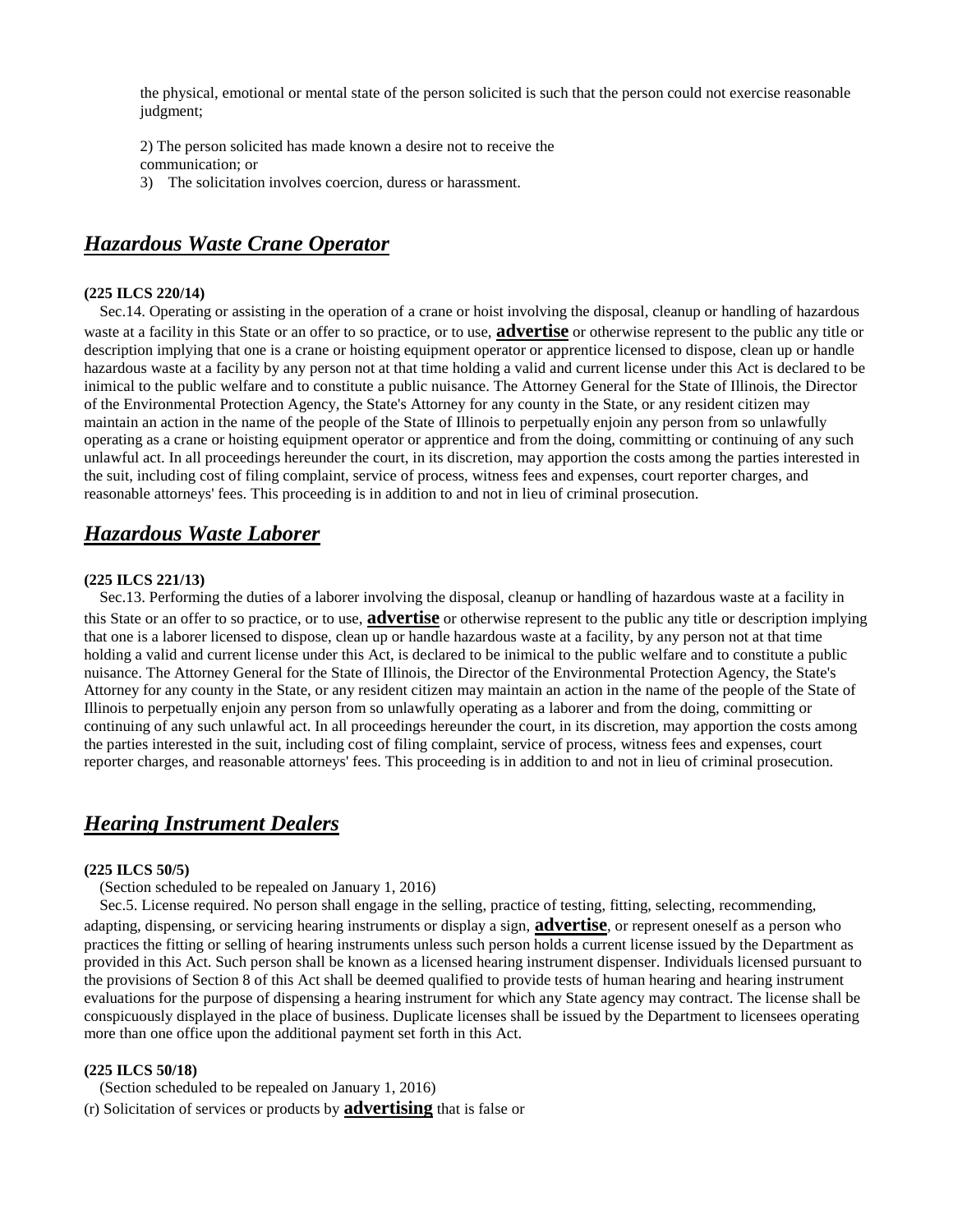misleading. An **advertisement** is false or misleading if it:

- (1) contains an intentional misrepresentation of fact;
- (2) contains a false statement as to the licensee's professional achievements, education, skills, or qualifications in the hearing instrument dispensing profession;
- (3) makes a partial disclosure of a relevant fact, including:
	- (i) the **advertisement** of a discounted price of an item without identifying in the advertisement or at the location of the item either the specific product being offered at the discounted price or the usual price of the item; and
	- (ii) the **advertisement** of the price of a specifically identified hearing instrument if more than one hearing instrument appears in the same **advertisement** without an accompanying price;

(4) contains a representation that a product innovation is new when, in fact, the product was first offered by the manufacturer to the general public in this State not less than 12 months before the date of the advertisement; (5) contains any other representation, statement, or claim that is inherently misleading or deceptive; or (6) contains information that the licensee manufactures hearing instruments at the licensee's office location unless the following statement includes a statement disclosing that the instruments are manufactured by a specified

manufacturer and assembled by the licensee.

(v) Advertising a manufacturer's product or using a manufacturer's name or trademark implying a relationship which does not exist.

### *To read the Illinois Press Association advisory on medical product advertising click here:*

### <span id="page-13-0"></span>*Home Inspector*

#### **(225 ILCS 441/5-5)**

(Section scheduled to be repealed on January 1, 2012)

Sec. 5-5. Necessity of license; use of title; exemptions.

 (a) Beginning January 1, 2003, it is unlawful for any person, including any entity, to act or assume to act as a home inspector, to engage in the business of home inspection, to develop a home inspection report, to practice as a home inspector, or to **advertise** or hold himself, herself, or itself out to be a home inspector without a home inspector license issued under this Act. A person who violates this subsection is guilty of a Class A misdemeanor.

#### **(225 ILCS 441/15-10)**

(Section scheduled to be repealed on January 1, 2012)

Sec. 15-10. Grounds for disciplinary action.

 (a) The Office of Banks and Real Estate may suspend, revoke, or refuse to issue or renew a license, and may reprimand, place on probation or administrative supervision, or otherwise discipline a licensee, including imposing conditions limiting the scope, nature, or extent of the home inspection practice of a licensee and may impose a civil penalty not to exceed \$10,000 upon a licensee, for one or any combination of the following:

(15) Engaging in misleading or untruthful **advertising** or using a trade

name or insignia of membership in a home inspection organization of which the licensee is not a member.

# <span id="page-13-1"></span>*Home Medical Equipment and Services Provider*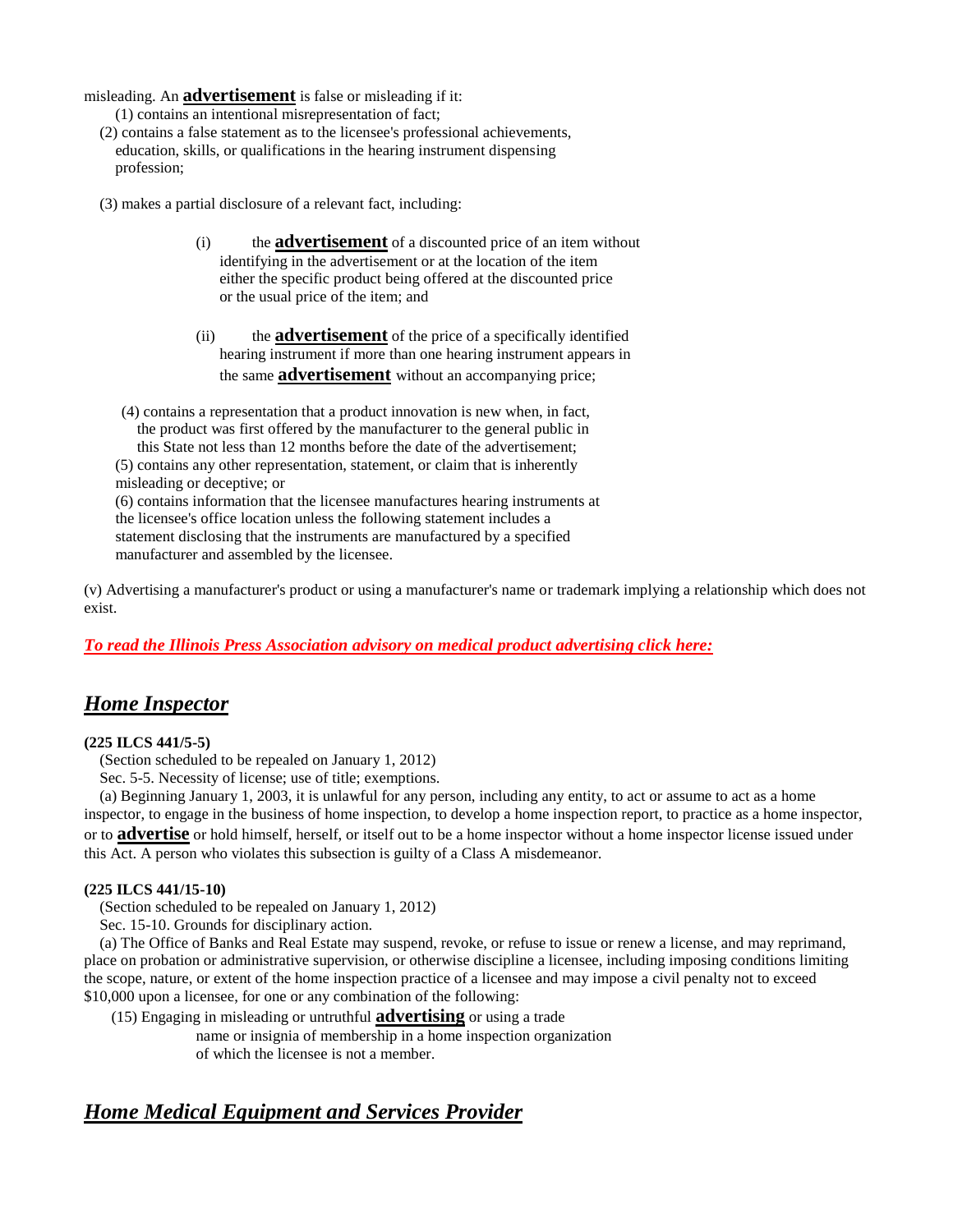#### **(225 ILCS 51/45)**

 (Section scheduled to be repealed on January 1, 2008) Sec. 45. Display of license; advertising; penalties.

- (a) An entity that **advertises** home medical equipment and services shall, at its place of business, display the license of the entity.
- (b) No entity that provides home medical equipment services may **advertise** the equipment and services unless that entity includes in the **advertisement** the statement "Licensed in the State of Illinois".

*To read the Illinois Press Association advisory on medical product advertising click here:*

### <span id="page-14-0"></span>*Interior Designer*

#### **(225 ILCS 310/28)**

(Section scheduled to be repealed on January 1, 2012)

 Sec. 28. Advertising. Any person registered under this Act may **advertise** the availability of professional services in the public media or on the premises where such professional services are rendered as permitted by law, provided that such **advertising** is truthful and not misleading. The Department may promulgate rules consistent with this Section.

### <span id="page-14-1"></span>*Landscape Architect*

#### **(225 ILCS 315/17)**

(Section scheduled to be repealed on January 1, 2010)

 Sec. 17. Advertising. Any person registered under this Act may **advertise** the availability of professional services in the public media or on the premises where such professional services are rendered provided that such **advertising** is truthful and not misleading.

### <span id="page-14-2"></span>*Locksmith*

#### **(225 ILCS 447/10-5)**

(Section scheduled to be repealed on January 1, 2014)

Sec. 10-5. Requirement of license.

 (a) It is unlawful for a person to act as or provide the functions of a private detective, private security contractor, private alarm contractor, or locksmith or to **advertise** or to assume to act as any one of these, or to use these or any other title implying that the person is engaged in any of these activities unless licensed as such by the Department. An individual or sole proprietor who does not employ any employees other than himself or herself may operate under a "doing business as" or assumed name certification without having to obtain an agency license, so long as the assumed name is first registered with the Department.

 (b) It is unlawful for a person, firm, corporation, or other legal entity to act as an agency licensed under this Act, to **advertise**, or to assume to act as a licensed agency or to use a title implying that the person, firm, or other entity is engaged in the practice as a private detective agency, private security contractor agency, private alarm contractor agency, or locksmith agency unless licensed by the Department.

#### **(225 ILCS 447/35-15)**

 (Section scheduled to be repealed on January 1, 2014) Sec. 35-15. Advertisements; penalties.

 (a) No licensee providing services regulated by this Act may knowingly **advertise** those services without including his or her license number in the **advertisement**. The **publisher** of the **advertising**, however, is not required to verify the accuracy of the **advertisement** or the license number.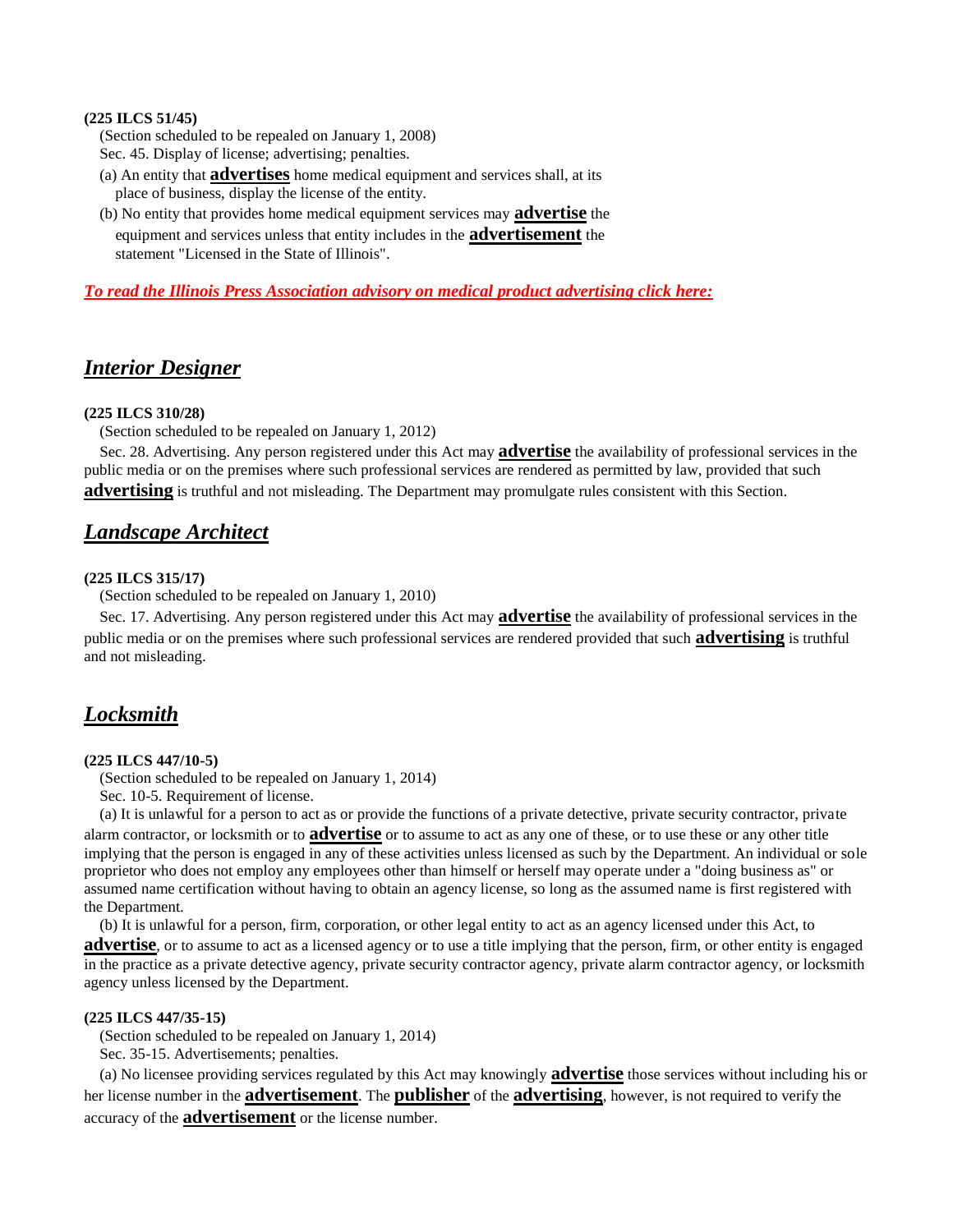(b) A licensee who **advertises** services regulated by this Act who knowingly (i) fails to display his or her license at his or her place of business, (ii) fails to provide the **publisher** with the current license number, or (iii) provides the **publisher** with a false license number or a license number other than that of the person or agency doing the **advertising** or a licensee who knowingly allows his or her license number to be displayed or used by another person or agency to circumvent any provision of this subsection, is guilty of a Class A misdemeanor. Each day an advertisement is published or a licensee allows his or her license to be used in violation of this Section constitutes a separate offense. In addition to the penalties and remedies provided in this Section, a licensee who violates any provision of this Section shall be subject to the disciplinary action, fines, and civil penalty provisions of this Act.

### <span id="page-15-0"></span>*Marriage and Family Therapist*

#### **(225 ILCS 55/45)**

(Section scheduled to be repealed on January 1, 2008)

Sec. 45. Licenses; renewals; restoration; person in military service.

(f) Any marriage and family therapist or associate marriage and family therapist whose license is nonrenewed or on inactive status shall not engage in the practice of marriage and family therapy in the State of Illinois and use the title or **advertise** that he or she performs the services of a "licensed marriage and family therapist" or an "associate marriage and family therapist".

### <span id="page-15-1"></span>*Massage Therapist*

#### **(225 ILCS 57/30)**

(Section scheduled to be repealed on January 1, 2012)

Sec. 30. Title protection.

 (a) Persons regulated by this Act are designated as massage therapists and therefore are exclusively entitled to utilize the terms "massage", "massage therapy", and "massage therapist" when **advertising** or printing promotional material.

 (c) Anyone not authorized, under the definitions of this Act, to utilize the term "massage", "massage therapy", or "massage therapist" and who knowingly utilizes these terms when **advertising** commits a violation of this Act.

#### **(225 ILCS 57/50)**

(Section scheduled to be repealed on January 1, 2012)

 Sec. 50. Advertising. It is a misdemeanor for any person, organization, or corporation to **advertise** massage services unless the person providing the service holds a valid license under this Act, except for those excluded licensed professionals who are allowed to include massage in their scope of practice. A massage therapist may not **advertise** unless he or she has a current license issued by this State. **"Advertise"** as used in this Section includes, but is not limited to, the issuance of any card, sign, or device to any person; the causing, permitting, or allowing of any sign or marking on or in any building, vehicle, or structure; advertising in any newspaper or magazine; any listing or advertising in any directory under a classification or heading that includes the words "massage", "massage therapist", "therapeutic massage", or "massage therapeutic"; or commercials broadcast by any means.

### <span id="page-15-2"></span>*Nail Technician Schools*

#### **Section 1175.1120 Advertising**

All school **advertising** for patrons must contain the words "Work Done Exclusively by Students" or "All Work Done by Students" displayed in a conspicuous manner.

### <span id="page-15-3"></span>*Naprapath*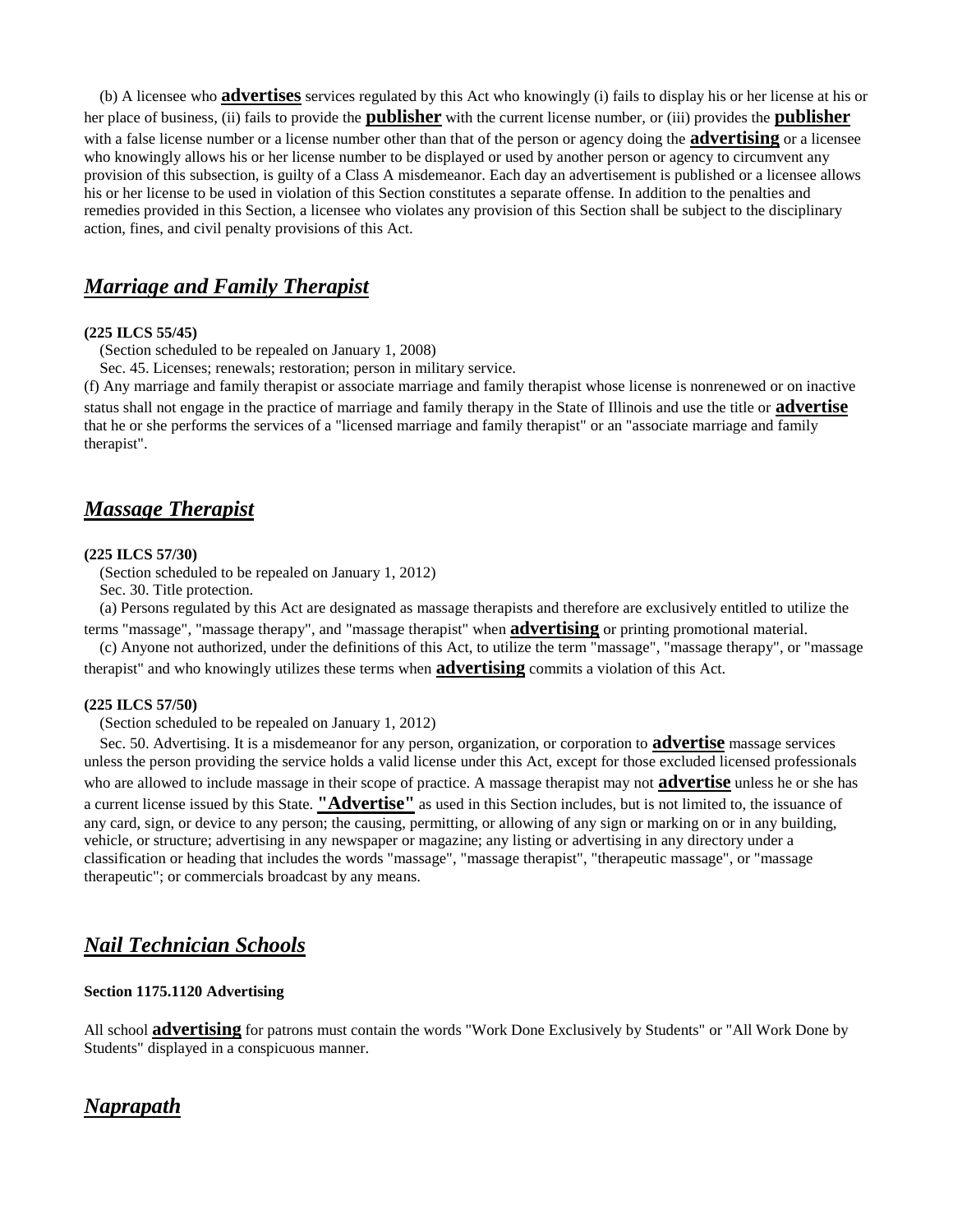#### **(225 ILCS 63/100)**

 (Section scheduled to be repealed on January 1, 2013) Sec. 100. Advertising.

 (a) Any person licensed under this Act may **advertise** the availability of professional services in the public media or on the premises where professional services are rendered if the **advertising** is truthful and not misleading and is in conformity with any rules promulgated by the Department.

 (b) A licensee shall include in every **advertisement** for services regulated under this Act his or her title as it appears on the license or the initials authorized under this Act.

#### **Section 1295.80 Unprofessional Conduct**

j) **Advertising** or soliciting for patronage in a manner that is fraudulent or misleading. Examples of **advertising** or soliciting that are considered fraudulent or misleading shall include, but not be limited to: **advertising** that contains false, fraudulent, deceptive or misleading materials, warranties or guarantees of success, statements that play upon vanities or fears of the public or statements that promote or produce unfair competition.

### <span id="page-16-0"></span>*Nurse*

#### **(225 ILCS 65/10-5)**

 (Section scheduled to be repealed on January 1, 2008) Sec. 10-5. Prohibited acts. No person shall:

(f-5) **Advertise** services regulated under this Act without including in every **advertisement** his or her title as it appears on the license or the initials authorized under this Act;

#### **(225 ILCS 65/15-40)**

 (Section scheduled to be repealed on January 1, 2008) Sec. 15-40.Advertising.

 (a) A person licensed under this Title may **advertise** the availability of professional services in the public media or on the premises where the professional services are rendered. The **advertising** shall be limited to the following information:

(1) publication of the person's name, title, office hours, address, and

telephone number;

- (2) information pertaining to the person's areas of specialization, including but not limited to appropriate board certification or limitation of professional practice;
- (3) publication of the person's collaborating physician's name, title, and areas of specialization;
- (4) information on usual and customary fees for routine professional services offered, which shall include notification that fees may be adjusted due to complications or unforeseen circumstances:
- (5) announcements of the opening of, change of, absence from, or return to business;
- (6) announcement of additions to or deletions from professional licensed staff; and

(7) the issuance of business or appointment cards.

 (b) It is unlawful for a person licensed under this Title to use testimonials or claims of superior quality of care to entice the public. It shall be unlawful to **advertise** fee comparisons of available services with those of other licensed persons.

 (c) This Title does not authorize the **advertising** of professional services that the offeror of the services is not licensed or authorized to render. Nor shall the **advertiser** use statements that contain false, fraudulent, deceptive, or misleading material or guarantees of success, statements that play upon the vanity or fears of the public, or statements that promote or produce unfair competition.

 (d) It is unlawful and punishable under the penalty provisions of this Act for a person licensed under this Title to knowingly **advertise** that the licensee will accept as payment for services rendered by assignment from any third party payor the amount the third party payor covers as payment in full, if the effect is to give the impression of eliminating the need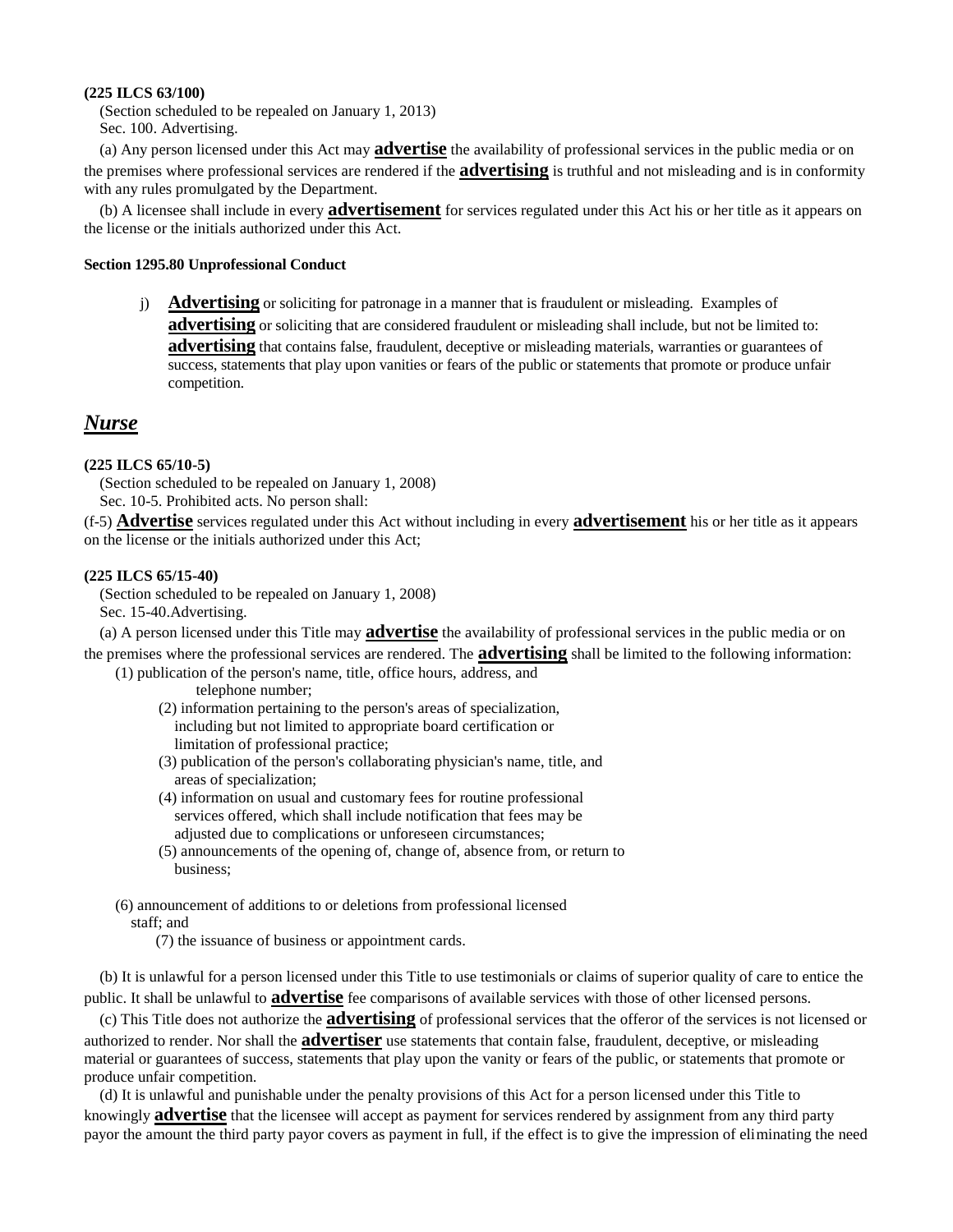of payment by the patient of any required deductible or copayment applicable in the patient's health benefit plan.

 (d-5) A licensee shall include in every **advertisement** for services regulated under this Act his or her title as it appears on the license or the initials authorized under this Act.

 (e) As used in this Section, **"advertise"** means solicitation by the licensee or through another person or entity by means of handbills, posters, circulars, motion pictures, radio, newspapers, or television or any other manner.

**Section 1305.70 Advertising** (Note: This section (1305.70) applies to Advance Practice Nurses (APN) only.)

- a) **Advertising** shall contain all information necessary to make the communication informative and not misleading. **Advertising** shall identify the type of license held by the licensee whose services are being promoted. The form of **advertising** shall be designed to communicate information to the public in a direct, dignified and readily comprehensible manner.
- b) If an **advertisement** is communicated to the public over television or radio, it shall be prerecorded and approved for broadcast by the advanced practice nurse and a recording of the actual transmission, including videotape, shall be retained, for at least 3 years, by the advanced practice nurse.
- c) **Advertising** shall otherwise comply with Section 15-40 of the Act.

### <span id="page-17-0"></span>*Nurse Agency*

#### **(225 ILCS 510/4)**

 Sec. 4.Licensing. The Department shall license nurse agencies in accordance with this Act for the protection of the health, welfare and safety of patients and residents. No person may establish, operate, maintain, or **advertise** as a nurse agency in the State of Illinois unless the person is licensed under this Act by the Department of Labor. Being licensed under the Home Health, Home Services, and Home Nursing Agency Licensing Act does not relieve home health agencies that provide nurse agency services from the requirement of obtaining licensure under this Act. No health care facility shall use the services of an unlicensed nurse agency.

### <span id="page-17-1"></span>*Occupational Therapist*

#### **(225 ILCS 75/18)**

 (Section scheduled to be repealed on January 1, 2014) Sec. 18.Advertising.

 (a) Any person licensed under this Act may **advertise** the availability of professional services in the public media or on the premises where such professional services are rendered as permitted by law, on the condition that such **advertising** is truthful and not misleading and is in conformity with rules promulgated by the Department.

 (b) A licensee shall include in every **advertisement** for services regulated under this Act his or her title as it appears on the license or the initials authorized under this Act.

#### **Section 1315.170 Advertising**

- a) Persons licensed to practice occupational therapy in the State of Illinois may **advertise** in any medium or other form of public communication in a manner that is truthful and is not fraudulent, deceptive, inherently misleading or proven to be misleading in practice. **Advertising** shall contain all information necessary to make the communication not misleading and shall not contain any false or misleading statement or otherwise operate to deceive. The form of communication shall be designed to communicate the information to the public in a direct, dignified and readily comprehensible manner.
- b) Information that may be contained in **advertising** shall include:

1) Licensee's name, address, office hours and telephone number; 2) Schools attended;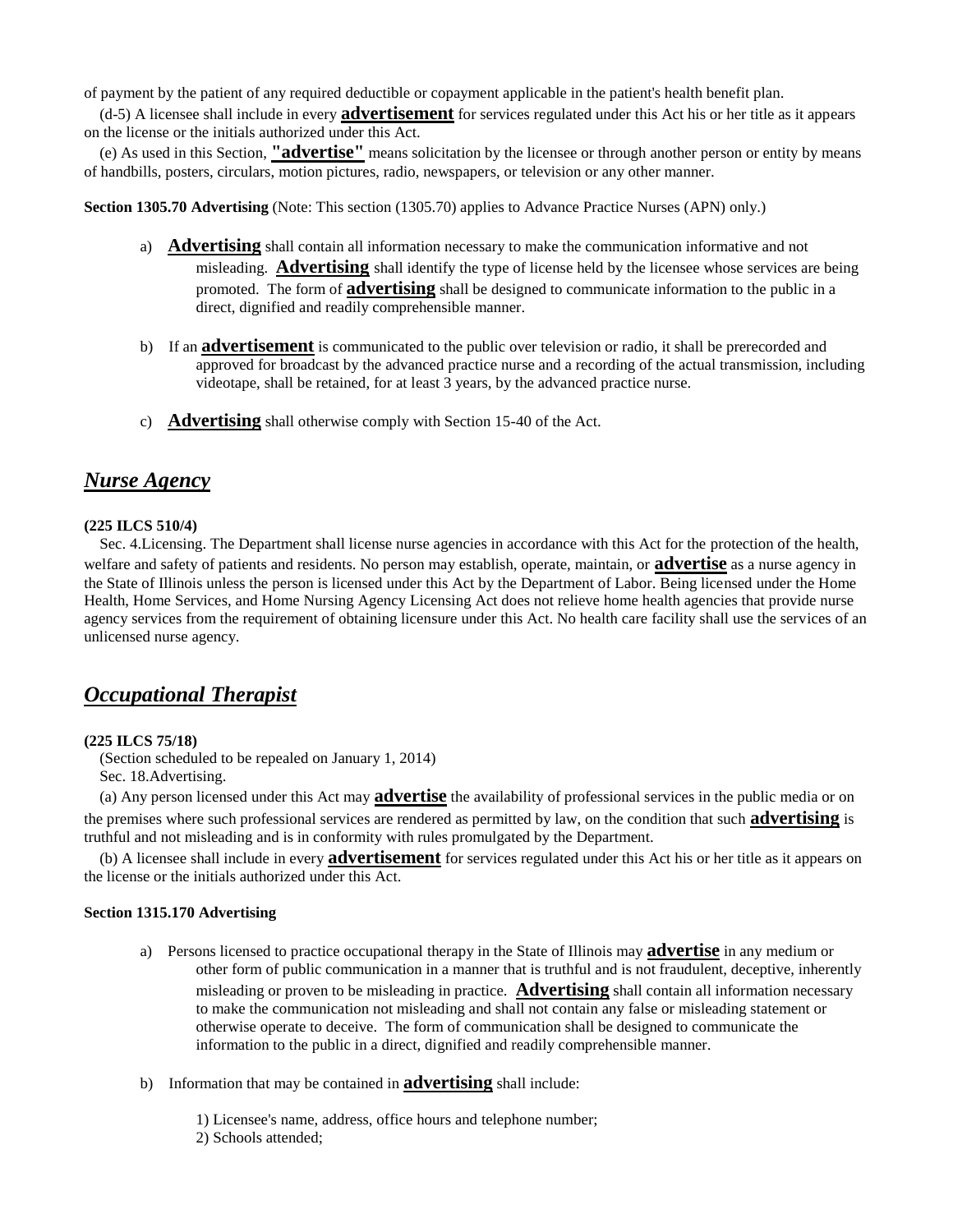- 3) Announcement of the opening of, change of, or return to practice;
- 4) Announcement of additions to or deletions from professional staff;
- 5) Licensee's hospital affiliation(s);
- 6) Areas of specialization, including Board certification, professional society memberships and any limitations or concentration of practice;
- 7) Credit arrangements and/or acceptance of Medicare/Medicaid patients and credit cards;
- 8) Foreign language ability;
- 9) Usual and customary fees for routine professional services which must include a statement that fees may be adjusted due to complications or unforeseen circumstances;
- 10) Description of offices in which licensee practices (e.g., accessibility to the disabled, laboratory facilities on the premises, convenience of parking); and
- 11) Other information about the licensee, the licensee's practice, or the types of practice in which the licensee will accept employment, which a reasonable person might regard as relevant in determining whether to seek the licensee's service.
- c) If an **advertisement** is communicated to the public over television or radio, it shall be prerecorded and approved for broadcast by the licensee, and a recording of the actual transmission, including videotape, shall be retained by the licensee for a period of 3 years.
- d) Information which may be untruthful, fraudulent, deceptive, inherently misleading, or which has proven to be misleading in practice includes that which:
	- 1) Contains a misrepresentation of fact or omits a material fact required to prevent deception;
	- 2) Guarantees favorable results or creates false or unjustified expectations of favorable results;
	- 3) Takes advantage of the potential client's fears, anxieties, vanities or other emotions;
	- 4) Contains testimonials and/or exaggerations pertaining to the quality of occupational therapy care;
- 5) Describes as available products or services which are not permitted
	- by the laws of this State and/or applicable Federal laws; and
	- 6) Advertises professional services that the licensee is not licensed to render.

# <span id="page-18-0"></span>*Optometrist*

#### **(225 ILCS 80/22)**

(Section scheduled to be repealed on January 1, 2017)

 Sec. 22. Any person licensed under this Act may **advertise** the availability of professional services in the public media or on the premises where such professional services are rendered provided that such **advertising** is truthful and not misleading and is in conformity with rules promulgated by the Department.

 It is unlawful for any person licensed under this Act to use testimonials or claims of superior quality of care to entice the public.

#### **Section 1320.110 Advertising**

a) The name of the licensed optometrist shall be conspicuously displayed at the entrance of each office or store where eyecare and eyewear services are offered. In an establishment where other services or goods are offered in addition to eyecare and eyewear, the name of the optometrist shall be conspicuously displayed at the entrance of the eyecare and eyewear section.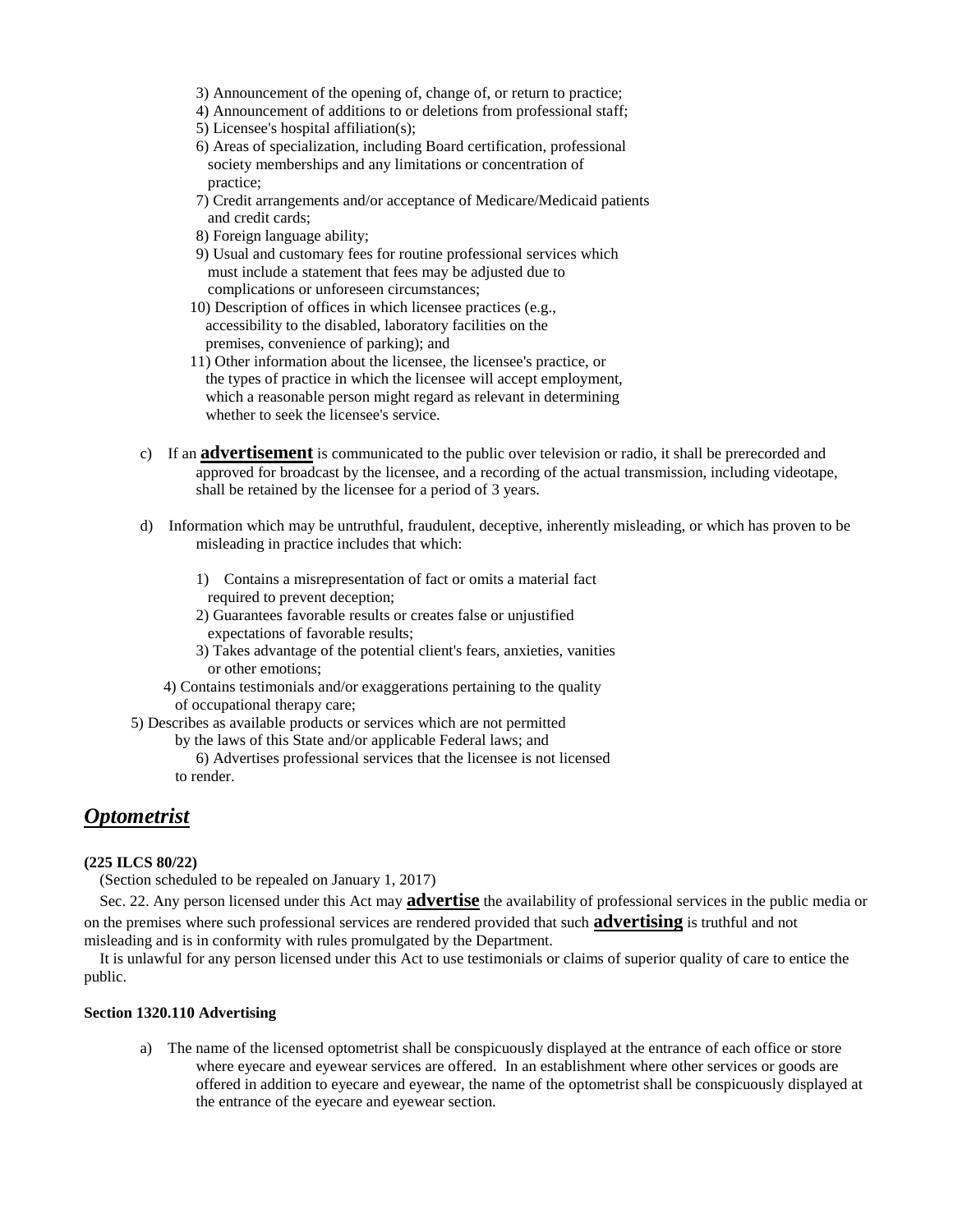- b) All **advertising** of optometric services, including, but not limited to, the advertising of optometric examinations in connection with the **advertising** of optical goods, shall contain the statement that all optometric services are performed by a licensed optometrist.
- c) Only licensed optometrists are permitted to **advertise** or imply that they are authorized to measure the power of vision.
- d) Only licensed optometrists therapeutically certified are permitted to **advertise** or imply provision of eye disease treatment or emergency ocular services.
- e) Nothing in this Section shall prohibit any person licensed in this State under any other Act from **advertising** services for which he/she is licensed to provide.

### <span id="page-19-0"></span>*Orthotic, Prosthetic, and Pedorthic Dealers*

#### **Section 1325.65 Dishonorable, Unethical or Unprofessional Conduct**

- 12) **Advertising** or soliciting for patronage in a manner that is fraudulent or misleading. Examples of **advertising** or soliciting that are considered fraudulent or misleading shall include, but not be limited to:
	- A) **Advertising** by means of testimonials, anecdotal reports of orthotic, prosthetic, or pedorthic practice successes or claims of superior quality of care to entice the public; or
	- B) **Advertising** that contains false, fraudulent, deceptive or misleading materials, warranties or guarantees of success, statements that play upon vanities or fears of the public or statements that promote or produce unfair competition.

# <span id="page-19-1"></span>*Pest Controller*

#### **(225 ILCS 235/4)**

(Section scheduled to be repealed on January 1, 2008)

Sec. 4.Licensing requirements).

 (a) It shall be unlawful for any person to engage in a commercial structural pest control business at any location in this State after October 21, 1977, unless such person is licensed by the Department. A person shall have a separate license for each commercial structural pest control business location. It shall also be unlawful for any person to engage in a commercial pest control business in Illinois from any location outside this State unless such person is licensed by this Department. The licensee may use its state identification number in all forms of **advertising**.

#### **(225 ILCS 235/13)**

(Section scheduled to be repealed on January 1, 2008)

 Sec. 13. Violations of the Act. It is a violation of this Act and the Department may suspend, revoke or refuse to issue or renew any certificate, registration or license, in accordance with Section 14 of this Act, upon proof of any of the following:

(f) Fraudulent **advertising** or solicitations relating to structural pest

control.

# <span id="page-19-2"></span>*Petroleum Equipment Contractor*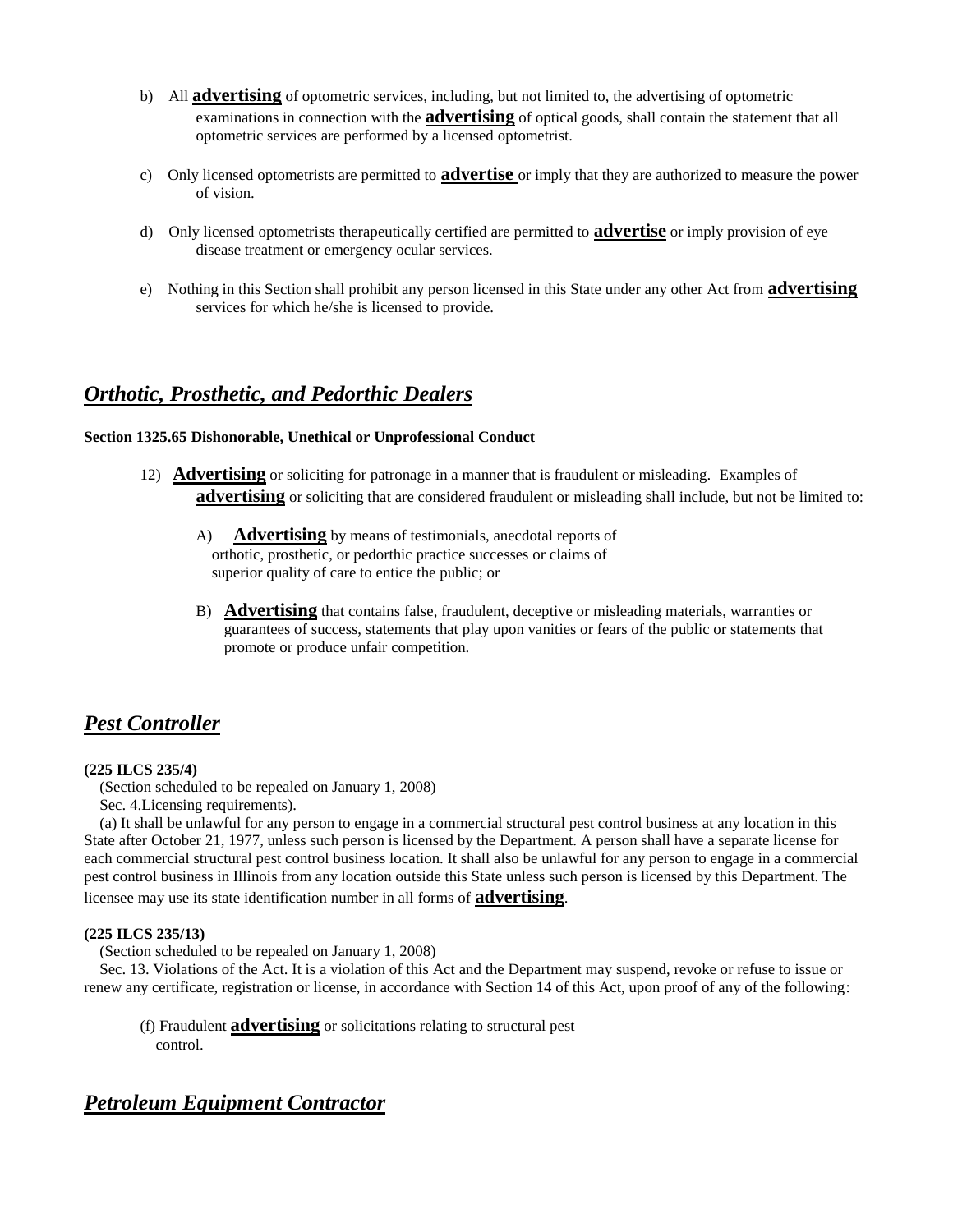#### **(225 ILCS 729/10)**

(Section scheduled to be repealed on January 1, 2012)

 Sec. 10.Licensure requirement; injunction. Beginning 6 months after the effective date of this Act, no person, firm, association, or corporation shall act as a petroleum equipment contractor or employee, **advertise** or assume to act as a petroleum equipment contractor or employee, or use any title implying that the person, firm, association, or corporation is engaged in such practice or occupation, unless licensed by the State Fire Marshal.

### <span id="page-20-0"></span>*Pharmacist*

#### **(225 ILCS 85/5.7)**

(Section scheduled to be repealed on January 1, 2008)

 Sec. 5.7.Advertising services. A licensee shall include in every **advertisement** for services regulated under this Act his or her title as it appears on the license or the initials authorized under this Act.

# <span id="page-20-1"></span>*Physical Therapist*

#### **(225 ILCS 90/16.5)**

 (Section scheduled to be repealed on January 1, 2016) Sec. 16.5.Advertising services.

 (a) A licensee shall include in every **advertisement** for services regulated under this Act his or her title as it appears on the license or the initials authorized under this Act.

 (b) It is unlawful for any person licensed under this Act to use testimonials or claims of superior quality of care to entice the public. It shall be unlawful to **advertise** fee comparisons of available services with those of other persons licensed under this Act.

 (c) This Act does not authorize the **advertising** of professional services that the offeror of such services is not licensed to render. Nor shall the **advertiser** use statements that contain false, fraudulent, deceptive or misleading material or guarantees of success, play upon the vanity or fears of the public, or promote or produce unfair competition.

 (d) It is unlawful and punishable under Section 31 for any person licensed under this Act to knowingly **advertise** that the licensee will accept as payment for services rendered by assignment from any third-party payor the amount the third-party payor covers as payment in full, if the effect is to give the impression of eliminating the need of payment by the patient of any required deductible or copayment applicable in the patient's health benefit plan.

 (e) As used in this Section, **"advertise"** means solicitation by the licensee or through another by means of handbills, posters, circulars, motion pictures, radio, **newspapers**, or television or in any other manner.

#### **Section 1340.66 Advertising**

- a) Persons licensed to practice physical therapy in the State of Illinois may **advertise** in any medium or other form of public communications in a manner which presents information to the public in a truthful, direct, dignified and readily comprehensible manner.
- b) If an **advertisement** is communicated to the public over television or radio, it shall be prerecorded and approved for broadcast by the licensee and a recording of the actual transmission, including videotape, shall be retained by the licensee for 3 years.
- c) Information which may be contained in **advertising** shall include, but not be limited to:
	- 1) Licensee's name, address, office hours and telephone number;
	- 2) Schools attended;
	- 3) Announcement of additions to or deletions from professional staff;
	- 4) Announcement of the opening of, change of, or return to practice;
	- 5) Professional memberships;
	- 6) Credit arrangements and/or acceptance of Medicare/Medicaid patients and credit cards;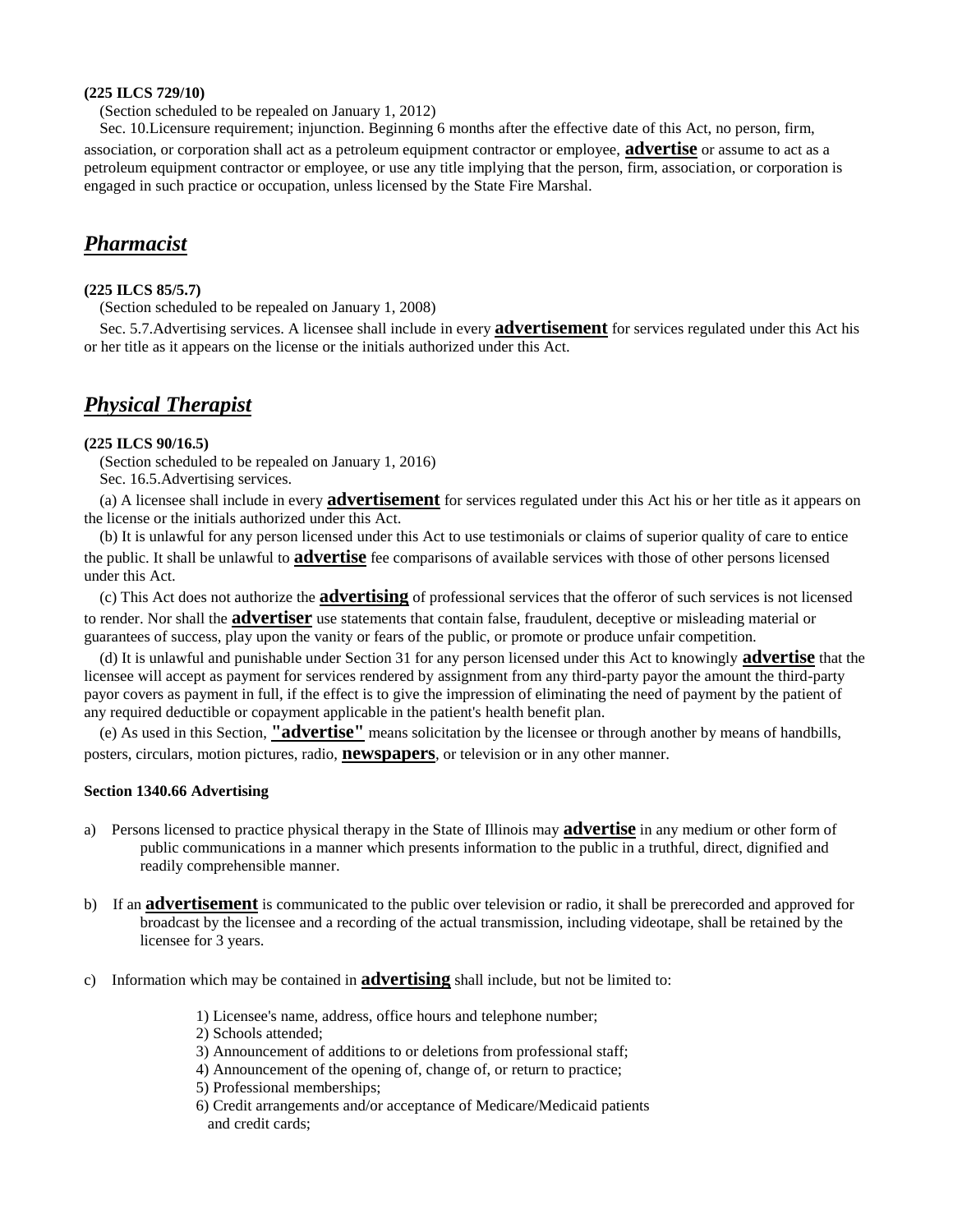7) Foreign language ability;

- 8) Usual and customary fees for routine professional services which must include a statement that fees may be adjusted due to complications or unforeseen circumstances; and
- 9) Description of offices in which licensee practices, e.g., accessibility to the disabled, convenience of parking.

d) Information which may be untruthful, fraudulent, deceptive or misleading includes, but is not limited to, that which:

- 1) Contains an offer to treat patients independent of referrals or a current and relevant diagnosis from a physician, dentist or podiatrist;
- 2) Contains a misrepresentation of fact or omits a material fact required to prevent deception;
- 3) Guarantees favorable results or creates false or unjustified expectations of favorable results;
- 4) Takes advantage of the potential client's fears, anxieties, vanities, or other emotions;
- 5) Contains testimonials and/or exaggerations pertaining to the quality of physical therapy care;
- 6) Describes as available products or services which are not permitted by the laws of this State or applicable Federal laws; and
- 7) Advertises professional services which the licensee is not licensed to render.

#### *To read the Illinois Press Association advisory on medical product advertising click here:*

### <span id="page-21-0"></span>*Physician Assistant*

#### **(225 ILCS 95/6)**

(Section scheduled to be repealed on January 1, 2008)

Sec.6. Title;advertising billing.

 (a) No physician assistant shall use the title of doctor or associate with his or her name or any other term that would indicate to other persons that he or she is qualified to engage in the general practice of medicine.

 (b) A licensee shall include in every **advertisement** for services regulated under this Act his or her title as it appears on the license or the initials authorized under this Act.

 (c) A physician assistant shall not be allowed to bill patients or in any way to charge for services. Nothing in this Act, however, shall be so construed as to prevent the employer of a physician assistant from charging for services rendered by the physician assistant. Payment for services rendered by a physician assistant shall be made to his or her employer if the payor would have made payment had the services been provided by a physician licensed to practice medicine in all its branches.

 (d) The supervising physician shall file with the Department notice of employment, discharge, or supervisory control of a physician assistant at the time of employment, discharge, or assumption of supervisory control of a physician assistant.

#### *To read the Illinois Press Association advisory on medical product advertising click here:*

### <span id="page-21-1"></span>*Plumber*

#### **(225 ILCS 320/5)**

Sec.5. Advertising.

 (a) Persons who **advertise** plumbing services shall, at their place of business, display the licensed plumber's license of at least one member of the firm, partnership or officer of the corporation and shall maintain a register listing the names and license numbers of all licensed plumbers and all licensed apprentice plumbers currently employed by them. The number of the license so displayed shall also be included with the plumbing identification on vehicles.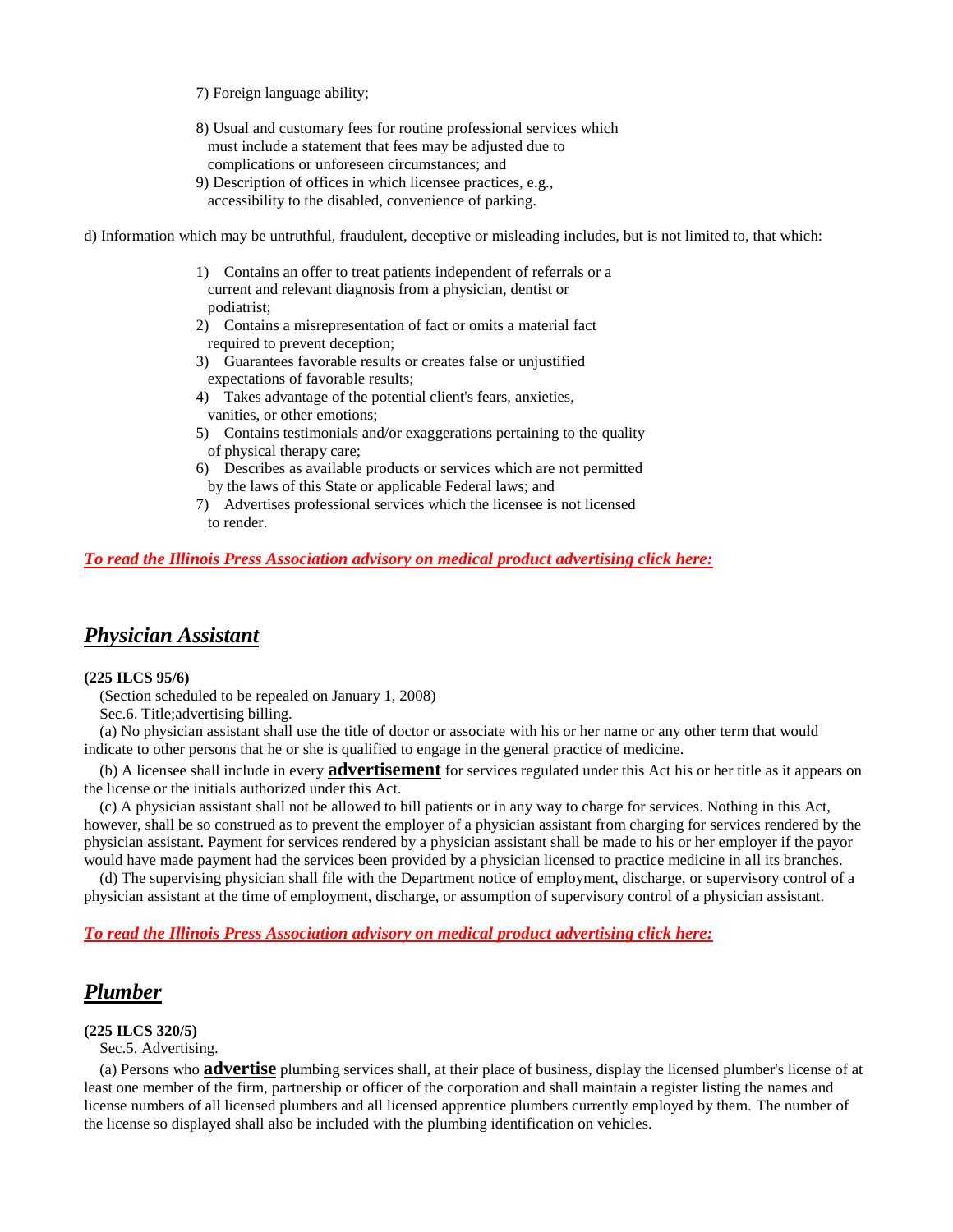(b) No person who provides plumbing services may **advertise** those services unless that person includes in the **advertisement** the license number that is required to be displayed under subsection (a). Nothing contained in this subsection requires the publisher of **advertising** for plumbing services to investigate or verify the accuracy of the license number provided by the advertiser.

 (b.5) Any person who **advertises** plumbing services (i) who fails to display the license number required by subsection (a) in all manners required by that subsection, (ii) who fails to provide a **publisher** with the correct number under subsection (b), or (iii) who provides a **publisher** with a false license number or a license number of a person other than the person designated under subsection (a), or any person who allows his or her license number to be displayed or used in order to allow any other person to circumvent any provisions of this Section is guilty of a Class A misdemeanor with a fine of \$1,000, which shall be subject to the enforcement provisions of Section 29 of this Act. Each day that a person fails to display the required license under subsection (a) and each day that an **advertisement** runs or each day that a person allows his or her license to be displayed or used in violation of this Section constitutes a separate offense.

 In addition to, and not in lieu of, the penalties and remedies provided for in this Section and Section 29 of this Act, any person licensed under this Act who violates any provision of this Section shall be subject to suspension or revocation of his or her license under Section 19 of this Act.

 (b.10) In addition to, and not in lieu of, the penalties and remedies provided for in this Section and Sections 19, 20, and 29 of this Act, and after notice and an opportunity for hearing as provided for in this subsection and Section 19 of this Act, the Department may issue an Order Of Correction to the telecommunications carrier furnishing service to any telephone number contained in a **printed advertisement** for plumbing services that is found to be in violation of the provisions of this subsection. The Order of Correction shall be limited to the telephone number contained in the unlawful **advertisement**. The Order of Correction shall notify the telecommunications carrier to disconnect the telephone service furnished to any telephone number contained in the unlawful **advertisement** and that subsequent calls to that number shall not be referred by the telecommunications carrier to any new telephone number obtained by or any existing number registered to the person.

 If, upon investigation, the Department has probable cause to believe that a person has placed an **advertisement** with a telecommunications carrier that: (i) contains a false license number, (ii) contains a license number of a person other than the person designated under subsection (a), or (iii) is placed or circulated by a person who is not properly licensed under this Act, the Department shall provide notice to the person of the Department's intent to issue an Order of Correction to the telecommunications carrier to disconnect the telephone service furnished to any telephone number contained in the unlawful advertisement, and that subsequent calls to that number shall not be referred by the telecommunications carrier to any new telephone number obtained by or any existing number registered to the person.

 Notice shall be provided by certified mail or by personal service setting forth the particular reasons for the proposed action and fixing a date, not less than 20 days from the date of the mailing or service, within which time the person must request a hearing in writing. Failure to serve upon the Department a written request for hearing within the time provided in the notice shall constitute a waiver of the person's right to an administrative hearing. The hearing, findings, and conclusions shall be in accordance with the provisions contained in Section 19 of this Act and the Department's Rules of Practice and Procedure in Administrative Hearings (77 Ill. Admin. Code 100), which are incorporated by reference herein.

 Upon a finding that the person has violated the provisions of this subsection, the Department shall issue the Order of Correction to the telecommunications carrier. If the telecommunications carrier fails to comply with the Order of Correction within 20 days after the order is final, the Department shall inform the Illinois Commerce Commission of the failure to comply and the Illinois Commerce Commission shall require the telecommunications carrier furnishing services to that person to disconnect the telephone service furnished to the telephone number contained in the unlawful advertisement and direct that subsequent calls to that number shall not be referred by the telecommunications carrier to any new telephone number obtained by or any existing number registered to the person.

 A person may have his or her telephone services restored, after an Order of Correction has been issued, upon a showing, to the satisfaction of the Department,that he or she is in compliance with the provisions of this Act.

 (c) The Department may require by rule and regulation additional information concerning licensed plumbers and licensed apprentice plumbers maintained in the register. The Department shall have the right to examine the payroll records of such persons to determine compliance with this provision. The Department's right to examine payroll records is limited solely to those records and does not extend to any other business records.

### <span id="page-22-0"></span>*Podiatrist*

#### **(225 ILCS 100/21)**

 (Section scheduled to be repealed on January 1, 2008) Sec.21. Advertising.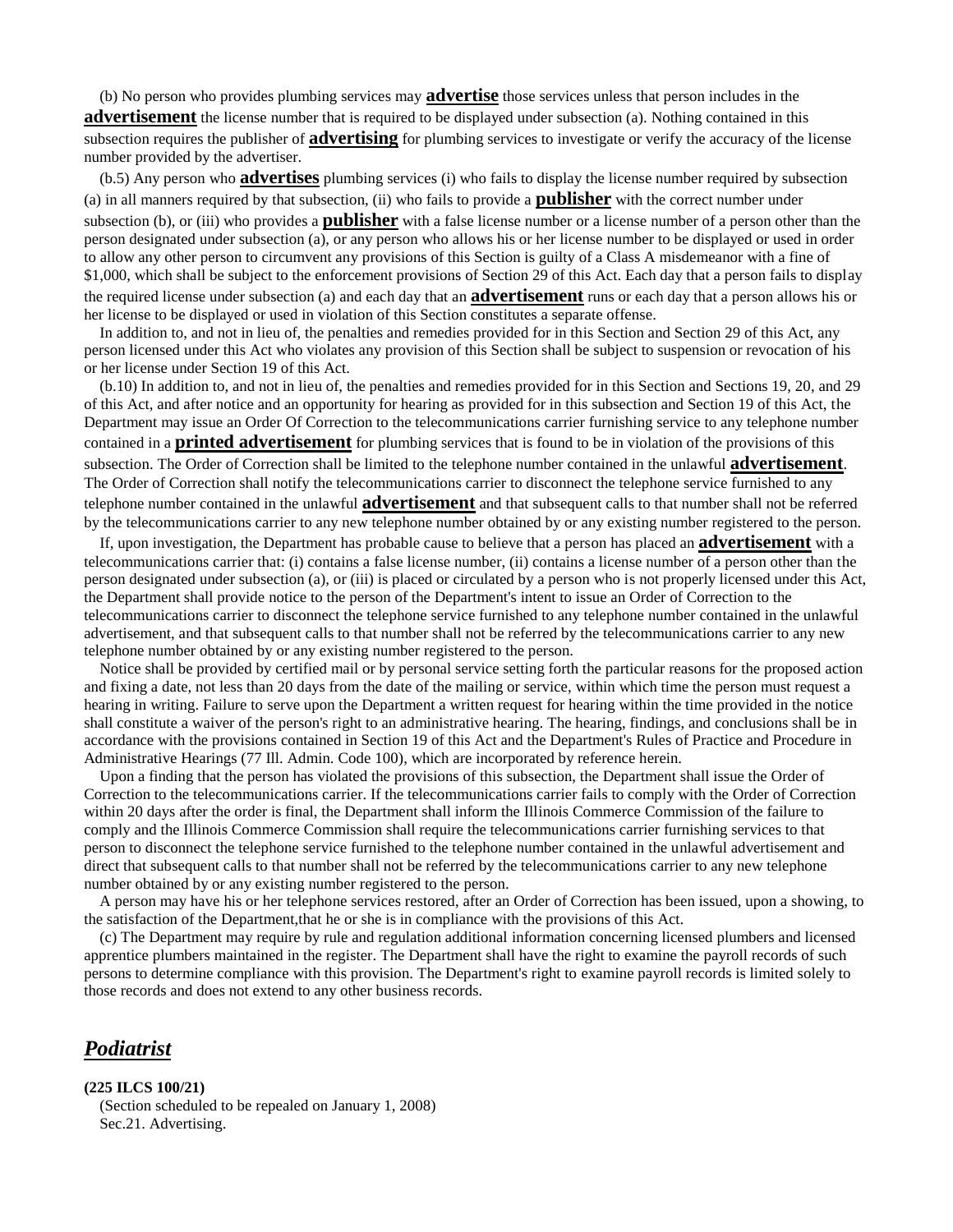(A) Any podiatric physician may **advertise** the availability of podiatric medical services in the public media or on the premises where such services are rendered. Such **advertising** shall be limited to the following information:

- (a) the podiatric medical services available;
- (b) publication of the podiatric physician's name, title, office hours,
	- address and telephone;

 (c) information pertaining to areas of practice specialization, including appropriate board certification as approved by the Board in accordance with the rules for the administration of this Act or limitation of professional practice;

 (d) information on usual and customary fees for routine podiatric medical services offered, which information shall include notification that fees may be adjusted due to complications or unforeseen circumstances; (e) announcement of the opening of, change of, absence from, or return to business;

 (f) announcement of additions to or deletions from professional podiatric staff;

(g) the issuance of business or appointment cards;

 (h) other information about the podiatric physician, podiatric practice or the types of podiatric services that the podiatric physician offers to perform that a reasonable person might regard as relevant in determining whether to seek the podiatric physician's services.

(B) It is unlawful for any podiatric physician licensed under this Act:

(1) to use testimonials or claims of superior quality of care to entice the public;

 (2) to **advertise** in any way to practice podiatric medicine without causing pain or deformity; or

 (3) to **advertise** or offer gifts as an inducement to secure patient patronage. Podiatric physicians may advertise or offer free examinations or free podiatric medical services; it shall be unlawful, however, for any podiatric physician to charge a fee to any patient or any third party payor for any podiatric medical service provided at the time that such free examination or free podiatric medical services are provided.

(C) This Act does not authorize the **advertising** of podiatric medical services when the offeror of such services is not a podiatric physician. Nor shall the podiatric physician use statements that contain false, fraudulent,deceptive or misleading material or guarantees of success, statements that play upon the vanity or fears of the public, or statements that promote or produce unfair competition.

(D) A licensee shall include in every **advertisement** for services regulated under this Act his or her title as provided by rule or the initials authorized under this Act.

#### **Section 1360.85 Advertising**

a)If an **advertisement** is communicated to the public over television or radio, it shall be prerecorded and approved for broadcast by the podiatric physician, and a recording of the actual transmission, including videotape, shall be retained for at least 3 years by the podiatric physician.

b) A podiatric physician may incorporate as a professional service corporation in accordance with the Professional Service Corporation Act [805 ILCS 10] under a fictitious or an assumed name; however, all **advertisements** for podiatric services to be performed by members or employees of the corporation must comply with the following:

1) A podiatric physician licensed and practicing in Illinois shall be designated at each practice location for the corporation and shall assume responsibility for all **advertising** in Illinois.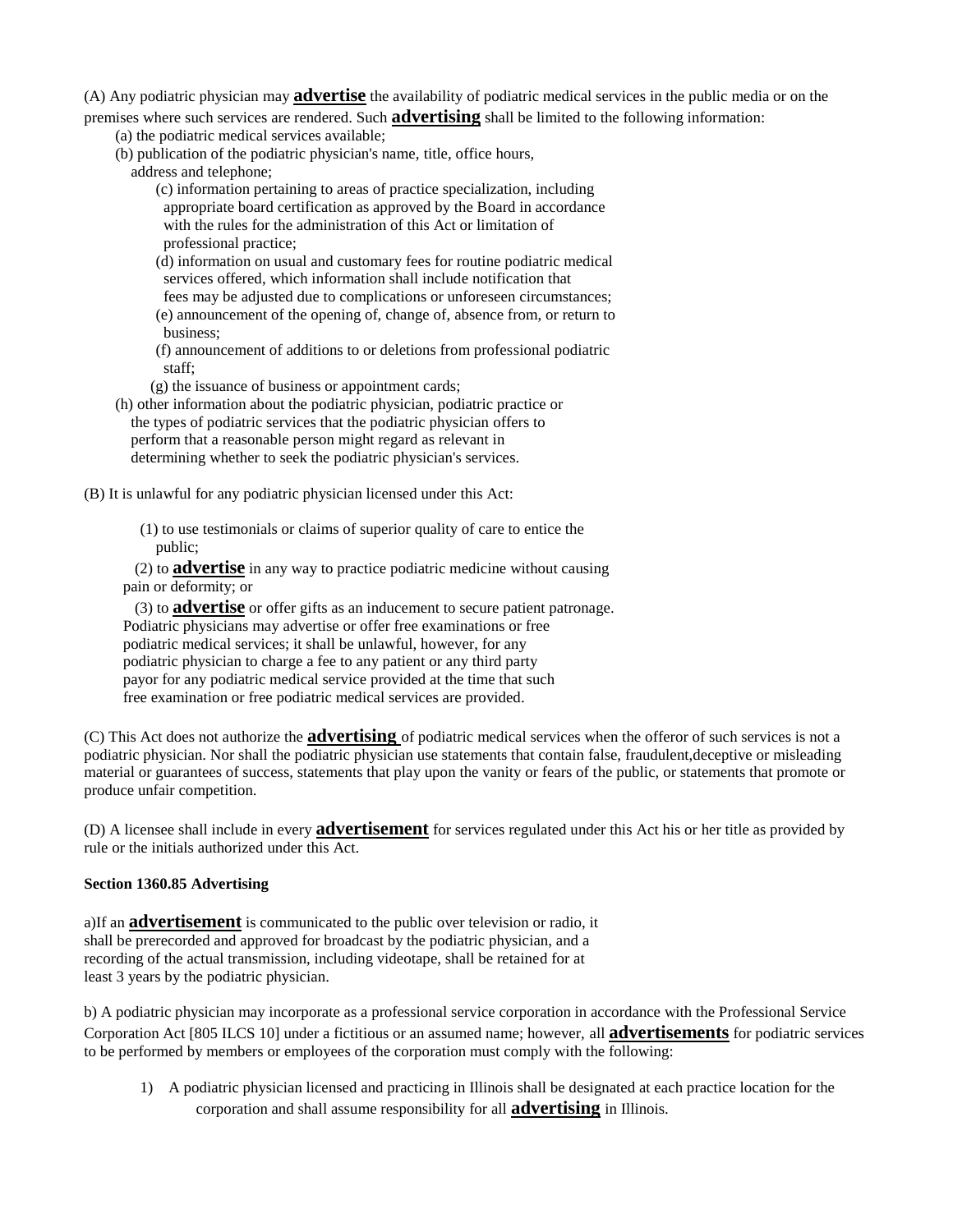- 2) The name, office address and office phone number of the designated podiatric physician shall appear in all **advertising** for the corporation.
- 3) The names of the owners of the corporation, if other than the designated podiatric physicians, shall appear in all **advertising** for the corporation.
- 4) A list of all podiatric physicians employed by the corporation who perform podiatric services shall be prominently displayed at the location where they practice.
- 5) Any **advertisement** that contains the names of podiatric physicians employed by the corporation shall include at least one of the following terms to describe each podiatric physician's licensure: podiatric physician, doctor of podiatric medicine, podiatrist, foot specialist or chiropodist.

c) A podiatric physician not incorporated in accordance with the Professional Service Corporation Act [805 ILCS 10] shall identify himself/herself by the use of the name in which the license to practice is issued and shall include at least one of the following terms to describe his/her licensure: podiatric physician, doctor of podiatric medicine, podiatrist, foot specialist or chiropodist. This name and designation shall appear in all forms of **advertising**, in whatever medium conveyed.

d) A podiatric physician may **advertise** certification by a certifying specialty board approved by the Board or by the Council on Podiatric Medical Education. Approvals granted by the Board shall be subject to review and reconsideration every 2 years. In approving a certifying specialty board, the Board shall determine that the specialty board has met, at a minimum, the following criteria:

- 1) The certifying specialty board requires passage of an examination appropriately designed to test the applicant's knowledge of the area of specialty in order to obtain certification. The testing standards of the certifying specialty board are established prior to the test and are based on standards of acceptable psychometric validity and reliability;
- 2) The certifying specialty board requires appropriate educational and experience standards in order to obtain certification and grants or denies certification based on objective performance, skill, knowledge and merit of the candidate; and
- 3) The certifying specialty board shall be approved by an appropriate national accrediting agency for the certification of professional programs at least 2 years prior to application to the Division.

e) Any specialty **advertisement** shall include the complete name of the certifying specialty board.

f) In addition to the above requirements, a podiatric physician shall comply with **advertising** requirements set forth in Section 21 of the Act.

*To read the Illinois Press Association advisory on medical product advertising click here:*

# <span id="page-24-0"></span>*Private Alarm Dealer*

### **(225 ILCS 447/10-5)**

(Section scheduled to be repealed on January 1, 2014)

Sec. 10-5.Requirement of license.

 (a) It is unlawful for a person to act as or provide the functions of a private detective, private security contractor, private alarm contractor, or locksmith or to **advertise** or to assume to act as any one of these, or to use these or any other title implying that the person is engaged in any of these activities unless licensed as such by the Department. An individual or sole proprietor who does not employ any employees other than himself or herself may operate under a "doing business as" or assumed name certification without having to obtain an agency license, so long as the assumed name is first registered with the Department.

(b) It is unlawful for a person, firm, corporation, or other legal entity to act as an agency licensed under this Act, to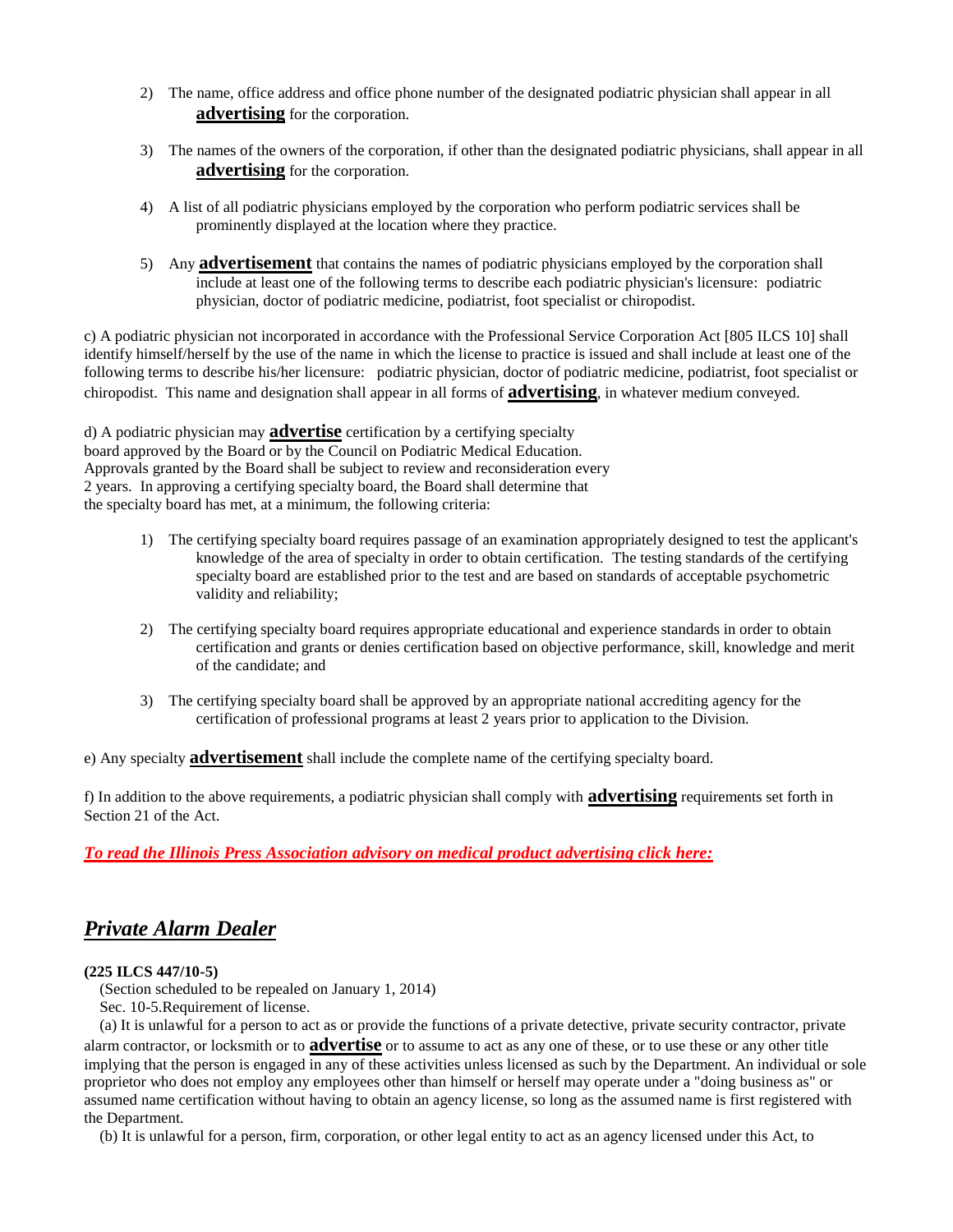**advertise**, or to assume to act as a licensed agency or to use a title implying that the person, firm, or other entity is engaged in the practice as a private detective agency, private security contractor agency, private alarm contractor agency, or locksmith agency unless licensed by the Department.

#### **(225 ILCS 447/35-15)**

(Section scheduled to be repealed on January 1, 2014)

Sec. 35-15. Advertisements;penalties.

 (a) No licensee providing services regulated by this Act may knowingly **advertise** those services without including his or her license number in the **advertisement**. The **publisher** of the **advertising**, however, is not required to verify the accuracy of the **advertisement** or the license number.

 (b) A licensee who **advertises** services regulated by this Act who knowingly (i) fails to display his or her license at his or her place of business, (ii) fails to provide the **publisher** with the current license number, or (iii) provides the **publisher** with a false license number or a license number other than that of the person or agency doing the **advertising** or a licensee who knowingly allows his or her license number to be displayed or used by another person or agency to circumvent any provision of this subsection, is guilty of a Class A misdemeanor. Each day an **advertisement** is published or a licensee allows his or her license to be used in violation of this Section constitutes a separate offense. In addition to the penalties and remedies provided in this Section, a licensee who violates any provision of this Section shall be subject to the disciplinary action, fines, and civil penalty provisions of this Act.

## <span id="page-25-0"></span>*Private Detective*

#### **(225 ILCS 447/10-5)**

(Section scheduled to be repealed on January 1, 2014)

Sec. 10-5.Requirement of license.

 (a) It is unlawful for a person to act as or provide the functions of a private detective, private security contractor, private alarm contractor, or locksmith or to **advertise** or to assume to act as any one of these, or to use these or any other title implying that the person is engaged in any of these activities unless licensed as such by the Department. An individual or sole proprietor who does not employ any employees other than himself or herself may operate under a "doing business as" or assumed name certification without having to obtain an agency license, so long as the assumed name is first registered with the Department.

(b) It is unlawful for a person, firm, corporation, or other legal entity to act as an agency licensed under this Act, to

**advertise**, or to assume to act as a licensed agency or to use a title implying that the person, firm, or other entity is engaged in the practice as a private detective agency, private security contractor agency, private alarm contractor agency, or locksmith agency unless licensed by the Department.

#### **(225 ILCS 447/35-15)**

(Section scheduled to be repealed on January 1, 2014)

Sec. 35-15. Advertisements;penalties.

 (a) No licensee providing services regulated by this Act may knowingly **advertise** those services without including his or her license number in the **advertisement**. The **publisher** of the **advertising**, however, is not required to verify the accuracy of the **advertisement** or the license number.

 (b) A licensee who advertises services regulated by this Act who knowingly (i) fails to display his or her license at his or her place of business, (ii) fails to provide the **publisher** with the current license number, or (iii) provides the **publisher** with a false license number or a license number other than that of the person or agency doing the **advertising** or a licensee who knowingly allows his or her license number to be displayed or used by another person or agency to circumvent any provision of this subsection, is guilty of a Class A misdemeanor. Each day an **advertisement** is published or a licensee allows his or her license to be used in violation of this Section constitutes a separate offense. In addition to the penalties and remedies provided in this Section, a licensee who violates any provision of this Section shall be subject to the disciplinary action, fines, and civil penalty provisions of this Act.

### <span id="page-25-1"></span>*Private Employment Agency*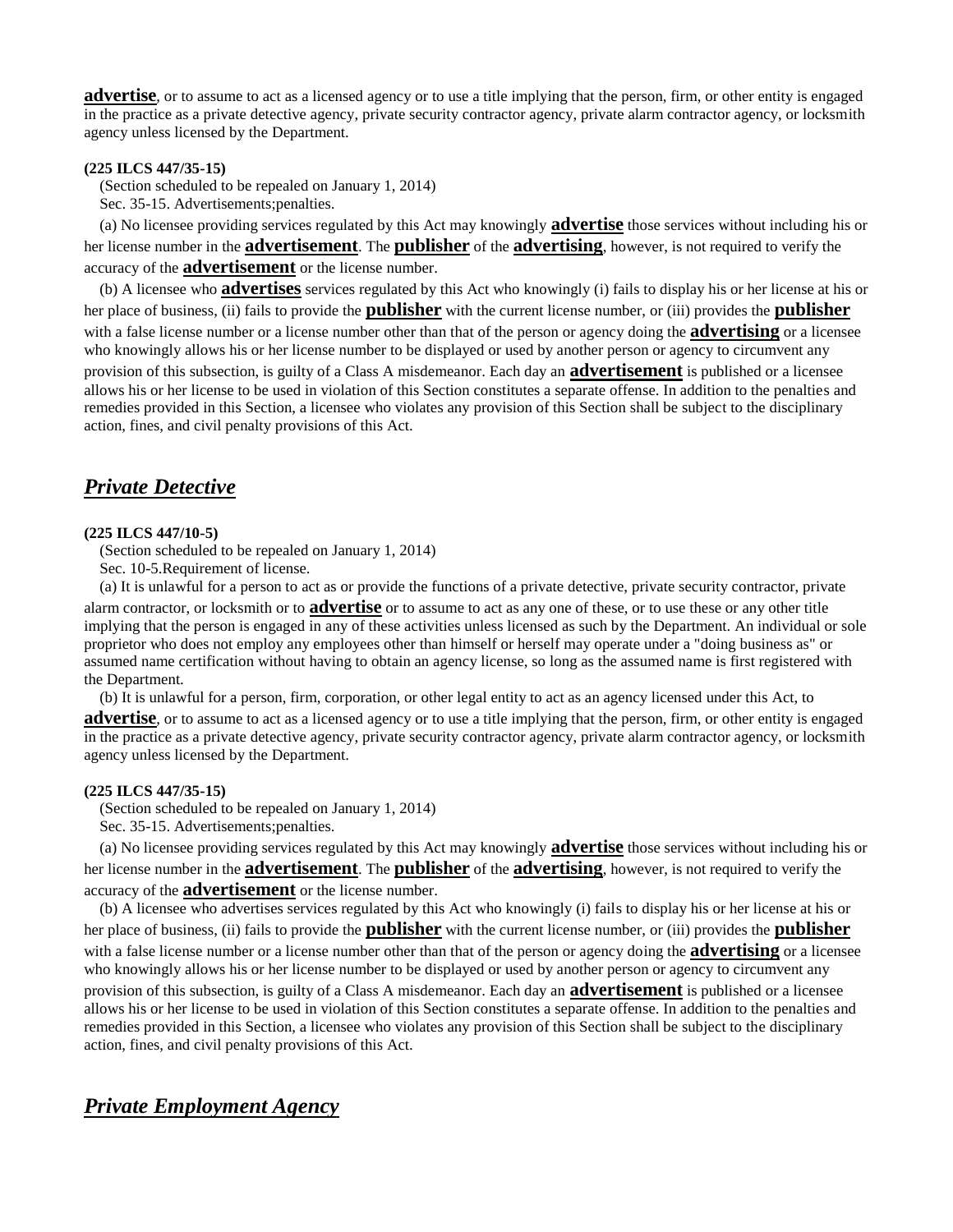#### **(225 ILCS 515/4)**

 Sec. 4. It shall be unlawful for any person to act as an employment counsellor, or to **advertise**, or assume to act as an employment counsellor, without first obtaining a license as such employment counsellor, from the Department of Labor. It shall be unlawful for any person to engage in, operate or carry on the business of an employment agency unless each employee of such agency, who furnishes information to any person as to where employees or employment may be obtained or found, is a licensed employment counsellor. Where the license to conduct an employment agency is issued to a corporation and any officer of the corporation performs any function defined as those to be performed by an employment counsellor, he shall be considered an employee of the corporation and shall be required to secure a license as an employment counsellor.

#### **(225 ILCS 515/5.1)**

 Sec. 5.1. Any employment agency which derives no placement fees from applicants may act with the same rights and powers as persons who are not an employment agency as defined in this Act:

(a) with regard to contacting prospective and existing applicants; and

(b) with respect to identifying themselves and **advertising** their services to the public but must state in the

**advertising** that the employment agency is acting as the agency or representative of an employer.

 (c) any licensed employment agency which places an individual with an employer and accepts a fee for the placement and recontacts that individual for the purpose of replacing the individual with another employer shall be subject to a hearing by the Illinois Department of Labor which may result in the revocation of the employment agency's license.

#### **(225 ILCS 515/10)**

 Sec.10.Licensee prohibitions. No licensee shall send or cause to be sent any female help or servants, inmate, or performer to enter any questionable place, or place of bad repute, house of ill-fame, or assignation house, or to any house or place of amusement kept for immoral purposes, or place resorted to for the purpose of prostitution or gambling house, the character of which licensee knows either actually or by reputation.

 No licensee shall permit questionable characters, prostitutes, gamblers, intoxicated persons, or procurers to frequent the agency.

 No licensee shall accept any application for employment made by or on behalf of any child, or shall place or assist in placing any such child in any employment whatever, in violation of the Child Labor Law. A violation of any provision of this Section shall be a Class A misdemeanor.

 No licensee shall **publish** or cause to be **published** any fraudulent or misleading notice or **advertisement** of its employment agencies by means of cards, circulars, or signs, or in **newspapers** or other publications; and all letterheads, receipts, and blanks shall contain the full name and address of the employment agency and licensee shall state in all notices and **advertisements** the fact that licensee is, or conducts, a private employment agency.

 No licensee shall print, **publish**, or paint on any sign or window, or insert in any **newspaper** or publication, a name similar to that of the Illinois Public Employment Office.

#### **Section 680.300 Prohibition of False or Misleading Statements**

No licensee shall **publish** or cause to be **published** or circulate any false or fraudulent or misleading information, representation, promise or notice by **advertising**, or in any other way make false statements or misrepresentation to any person seeking employment or to any employer seeking employees.

#### **Section 680.310 Prohibition of Solicitation for Jobs Not on File**

No licensee shall **publish** or cause to be **published** any notice or **advertisement** soliciting persons to register for a specific job unless the licensee has on file a current bona fide job order as required by Section 903 of the Act. Job orders must be received from an employer or an authorized representative therefrom. Exaggerated claims may not be made as to the number of positions currently available.

#### **Section 680.320 Maintenance of File**

Each licensee must maintain a file of all job **advertisements** identified by date and publication. Such records shall be retained for one year.

#### **Section 680.330 Advertisements and Notices**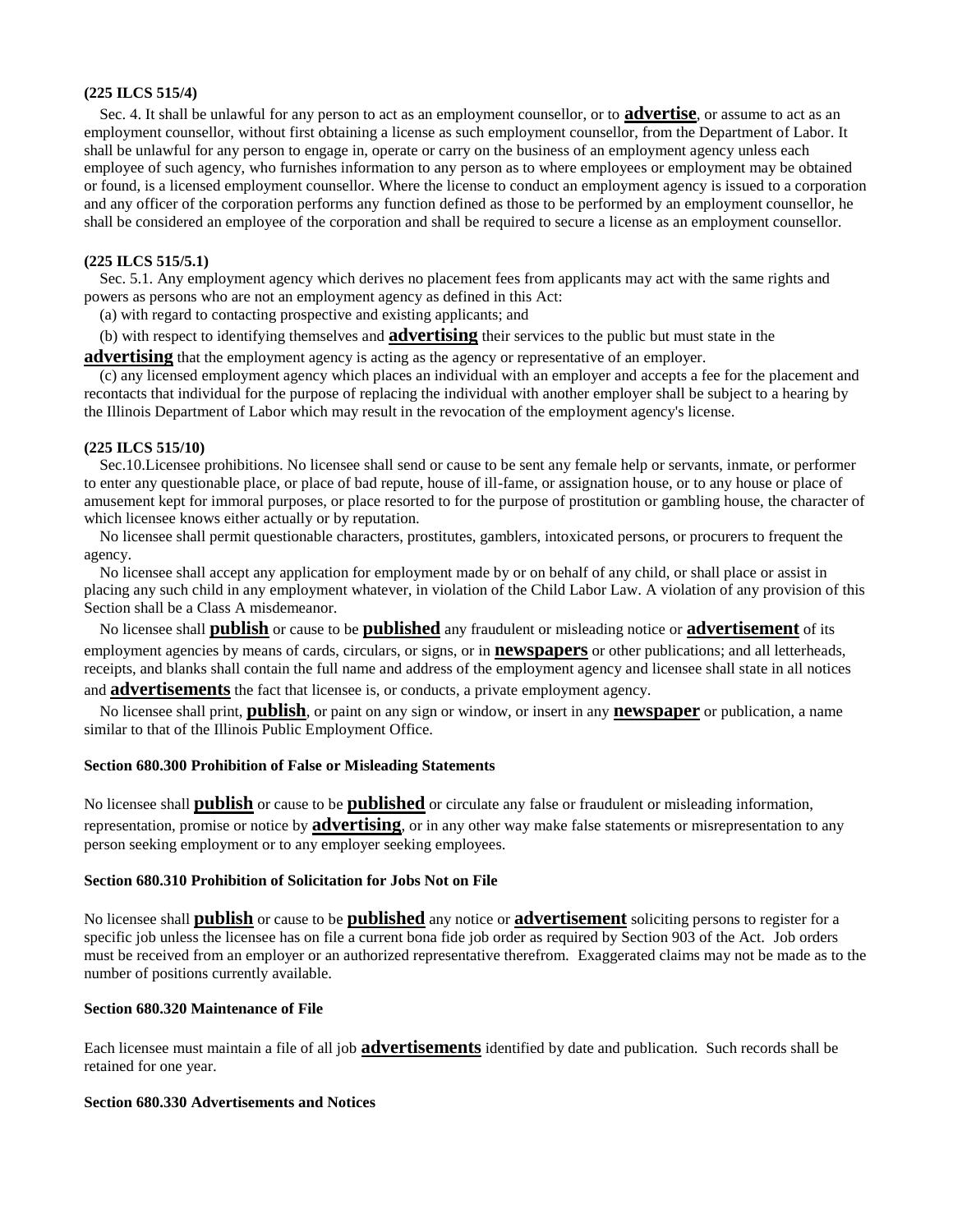Except for licensees whose trade name contains the term Personnel, Employment Agency, or Employment Service, all **advertisements** and any notices, published in any manner, by any private employment agency which accepts a placement fee from the applicant, shall carry the name and address under which the private employment agency is licensed to do business and the fact that it conducts a private employment agency. If a licensee chooses to adopt an abbreviated name for **advertising** purposes, prior approval must be obtained from the Department of Labor. A licensee shall not use a Post Office, **newspaper** or any other box number in any **advertising**, unless a licensee identifies itself as required by the Act, and Rules and Regulations.

#### **Section 680.340 Indication of Employer Paying Placement Fees**

All **advertisements** of positions which indicate that the employer pays the placement fee must be clearly identified as such, by use of the terms 'no fee to applicant', employer pays fee', 'no charge to applicant', and distinct from positions which the applicant shall pay the fee. On advertised positions which indicate that the employer will pay the fee, the licensee shall be responsible for the employer pay fee arrangement and without any cost to the applicant. The offering of such positions shall not be used to 'bait' in any manner to secure applicants for fee positions. **Advertisements** containing both employer pay fee positions and applicant pay fee positions shall be stated in a non-deceptive manner so as to preclude any misunderstanding as to which jobs cost the applicant a fee. In positions offered to applicants whereby a representation is made that the employer will pay the fee, licensee shall be responsible for the employer pay fee arrangement without any cost to the applicant.

#### **Section 680.350 Salary**

No salary shall appear in an **advertisement** except the salary indicated in the actual job order. Only base salaries may be **advertised** in total amounts, although contingent benefits such as incentive pay, bonuses, vacation, expenses, profit sharing may be mentioned if actually existent.

- a) Base salary is defined as that amount which the employer in its job order agrees to pay, exclusive of contingent or fringe benefits.
- b) When several positions are offered in a range of salaries, the minimum as well as the maximum salary in each classification must be quoted.
- c) No dollar references may be made as to potential earnings unless demonstrable and verifiable.

#### **Section 680.360 Cancellation of Advertisements for Filled Positions**

**Advertisements** of positions which have been filled shall be cancelled promptly.

*To read the Illinois Press Association advisory on employment agency advertising click here:*

# <span id="page-27-0"></span>**Private Security Contractor**

#### **(225 ILCS 447/10-5)**

(Section scheduled to be repealed on January 1, 2014)

Sec. 10-5. Requirement of license.

 (a) It is unlawful for a person to act as or provide the functions of a private detective, private security contractor, private alarm contractor, or locksmith or to **advertise** or to assume to act as any one of these, or to use these or any other title implying that the person is engaged in any of these activities unless licensed as such by the Department. An individual or sole proprietor who does not employ any employees other than himself or herself may operate under a "doing business as" or assumed name certification without having to obtain an agency license, so long as the assumed name is first registered with the Department.

(b) It is unlawful for a person, firm, corporation, or other legal entity to act as an agency licensed under this Act, to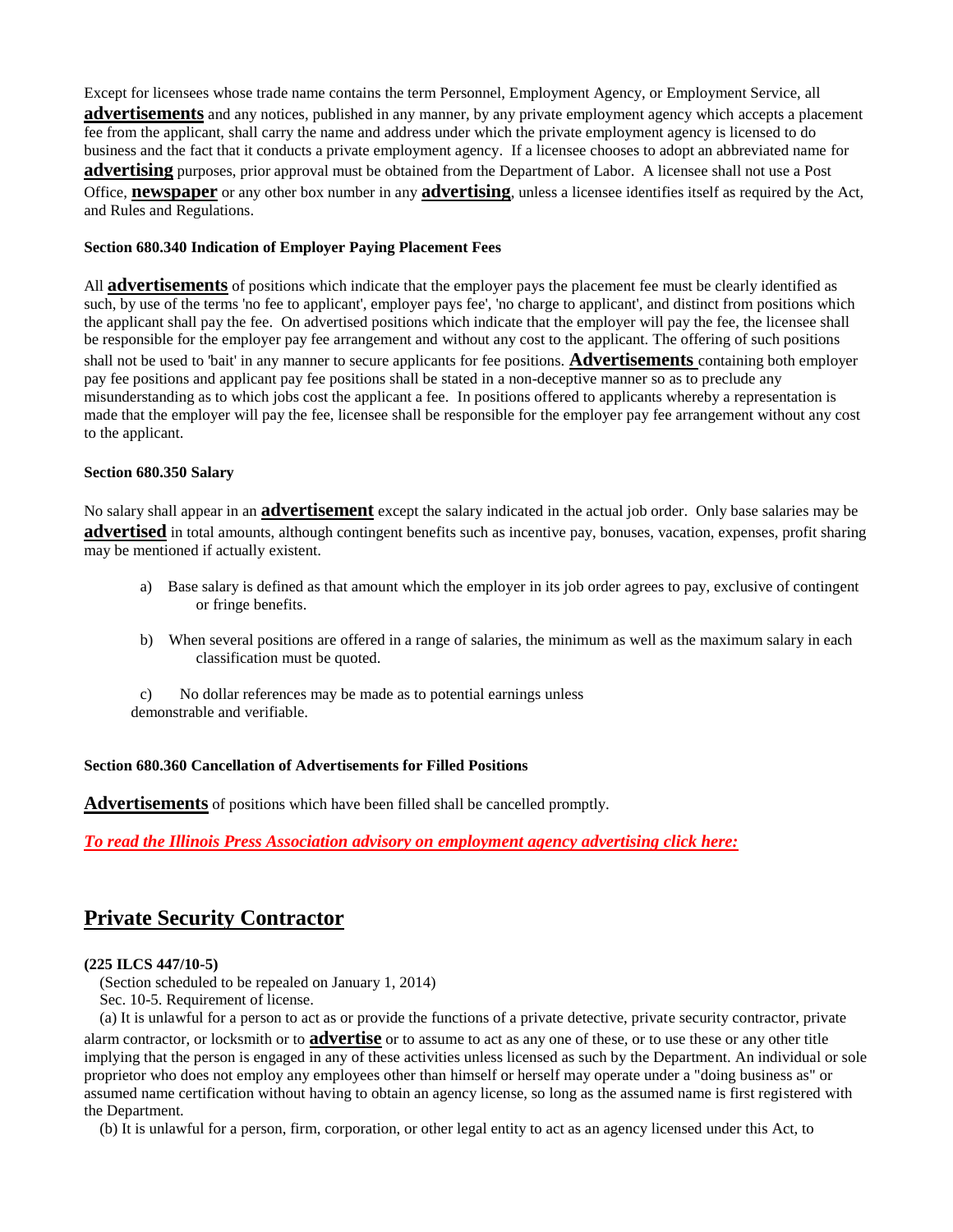**advertise**, or to assume to act as a licensed agency or to use a title implying that the person, firm, or other entity is engaged in the practice as a private detective agency, private security contractor agency, private alarm contractor agency, or locksmith agency unless licensed by the Department.

#### **(225 ILCS 447/35-15)**

(Section scheduled to be repealed on January 1, 2014)

Sec. 35-15. Advertisements; penalties.

 (a) No licensee providing services regulated by this Act may knowingly **advertise** those services without including his or her license number in the **advertisement**. The **publisher** of the **advertising**, however, is not required to verify the accuracy of the **advertisement** or the license number.

 (b) A licensee who **advertises** services regulated by this Act who knowingly (i) fails to display his or her license at his or her place of business, (ii) fails to provide the **publisher** with the current license number, or (iii) provides the **publisher** with a false license number or a license number other than that of the person or agency doing the **advertising** or a licensee who knowingly allows his or her license number to be displayed or used by another person or agency to circumvent any provision of this subsection, is guilty of a Class A misdemeanor. Each day an **advertisement** is published or a licensee allows his or her license to be used in violation of this Section constitutes a separate offense. In addition to the penalties and remedies provided in this Section, a licensee who violates any provision of this Section shall be subject to the disciplinary action, fines, and civil penalty provisions of this Act.

### <span id="page-28-0"></span>*Professional Counselor*

#### **(225 ILCS 107/80)**

(Section scheduled to be repealed on January 1, 2013)

Sec.80. Grounds for discipline.

(a) The Department may refuse to issue, renew, or may revoke, suspend, place on probation, reprimand, or take other disciplinary action as the Department deems appropriate, including the issuance of fines not to exceed \$1000 for each violation, with regard to any license for any one or more of the following:

(19) Solicitation of professional services by using false or misleading **advertising**.

#### **Section 1375.225 Unprofessional Conduct**

5) **Advertising** shall not be deceptive, misleading or false. Counselors should claim or imply only professional credentials possessed and are responsible for correcting any misrepresentations of their credentials by others. Professional credentials include highest relevant degrees, accreditation of graduate programs, national voluntary certifications, government-issued certifications or licenses, professional membership, or any other credential that might indicate to the public specialized knowledge or expertise in professional counseling.

### <span id="page-28-1"></span>*Professional Engineer*

#### **(225 ILCS 325/22)**

(Section scheduled to be repealed on January 1, 2010)

 Sec.22. Advertising. Any person licensed under this Act may **advertise** the availability of professional services in the media or on the premises where such professional services are rendered as permitted by law, if such **advertising** is truthful and not misleading.

<span id="page-28-2"></span>**Professional Geologist** (Note: No administrative rules relating to advertising for this profession have been enacted.)

**(225 ILCS 745/80)** (Section scheduled to be repealed on January 1, 2016)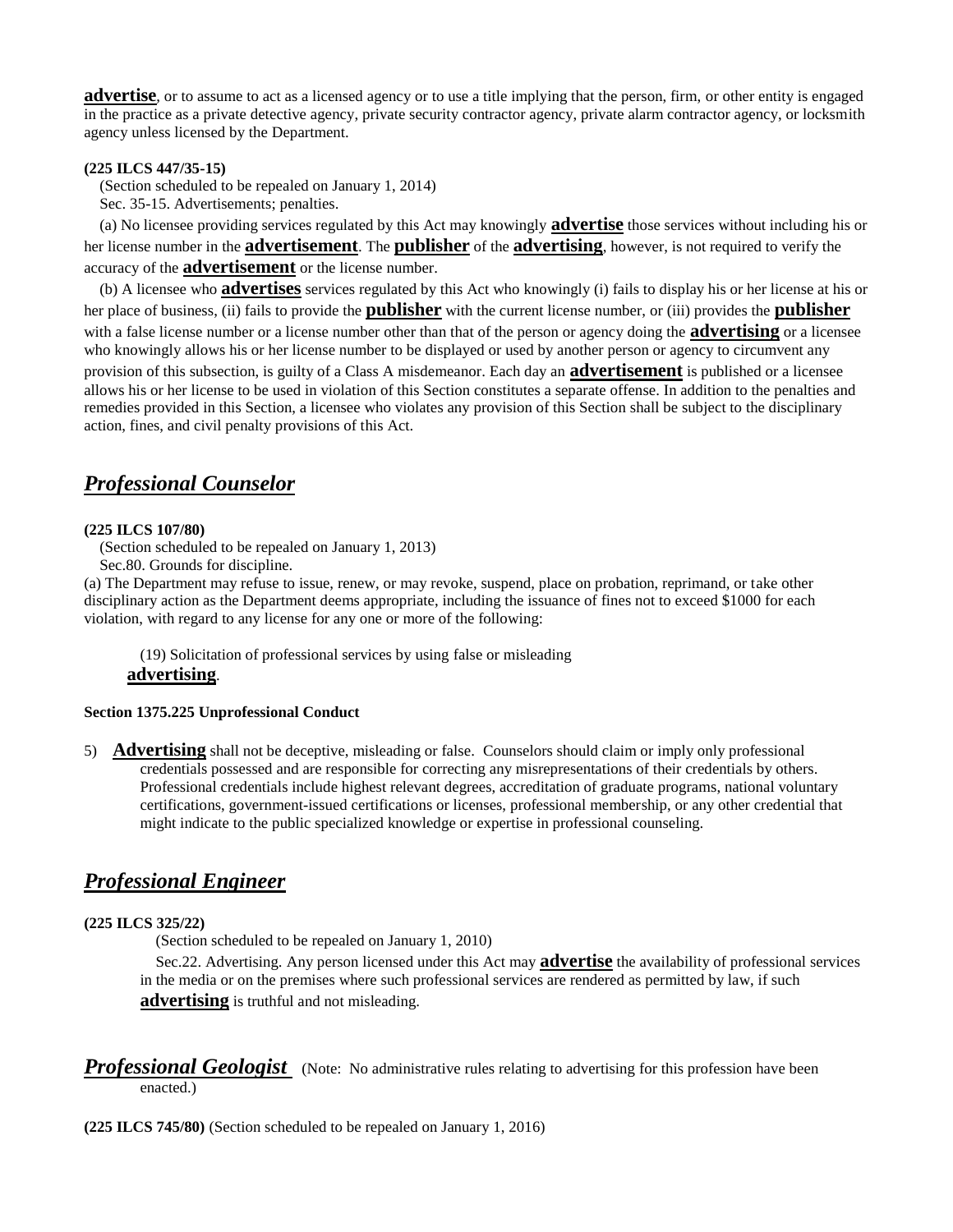Sec.80. Disciplinary actions.

 (a) The Department may refuse to issue or renew, or may revoke, suspend, place on probation, reprimand, or take other disciplinary action as the Department may deem appropriate, including fines not to exceed \$5,000 for each violation, with regard to any license for any one or combination of the following:

(4) Making any misrepresentation for the purpose of obtaining licensure or violating any provision of this Act or the rules promulgated under this Act pertaining to **advertising**.

### <span id="page-29-0"></span>*Professional Land Surveyor*

#### **(225 ILCS 330/16)**

(Section scheduled to be repealed on January 1, 2010)

 Sec. 16. Unlawful to practice without license or registration. It is unlawful for any person, sole proprietorship, professional service corporation, corporation, partnership, limited liability company, or other entity to practice land surveying, or **advertise** or display any sign, card or other device which might indicate to the public that the person or entity is entitled to practice as a land surveyor, or use the initials "P.L.S.", "L.S.", or "S.I.T.", use the title "Professional Land Surveyor" or "Land Surveyor-in-Training" or any of their derivations, unless such person holds a valid active license as a Professional Land Surveyor or Land Surveyor-in-Training in the State of Illinois, or such professional service corporation, corporation, partnership, sole proprietorship, limited liability company, or other entity is in compliance with this Act.

#### **(225 ILCS 330/24)**

(Section scheduled to be repealed on January 1, 2010)

 Sec.24. Advertising. Any person licensed under this Act may **advertise** the availability of professional services in the public media or on the premises where such professional services are rendered, as permitted by law; provided, that such **advertising** is truthful and not misleading.

### <span id="page-29-1"></span>*Pyrotechnic Distributor/Operator*

#### **(225 ILCS 227/10)**

 Sec. 10. License; enforcement. No person may act as a pyrotechnic distributor or lead pyrotechnic operator, or **advertise** or use any title implying that the person is a pyrotechnic distributor or lead pyrotechnic operator, unless licensed by the Office of the State Fire Marshal under this Act.

### <span id="page-29-2"></span>*Real Estate Appraiser*

#### **(225 ILCS 458/5-5)**

(Section scheduled to be repealed on January 1, 2012)

Sec. 5-5. Necessity of license; use of title; exemptions.

 (a) Beginning July 1, 2002, it is unlawful for a person to act or assume to act as a real estate appraiser, to engage in the business of real estate appraisal, to develop a real estate appraisal, to practice as a real estate appraiser, or to **advertise** or hold himself or herself out to be a real estate appraiser in connection with a federally related transaction without a real estate appraiser license issued under this Act. A person who violates this subsection is guilty of a Class A misdemeanor.

## <span id="page-29-3"></span>*Real Estate Broker*

#### **(225 ILCS 454/5-15)**

 (Section scheduled to be repealed on January 1, 2010) Sec. 5-15. Necessity of broker, salesperson, or leasing agent license or sponsor card; ownership restrictions.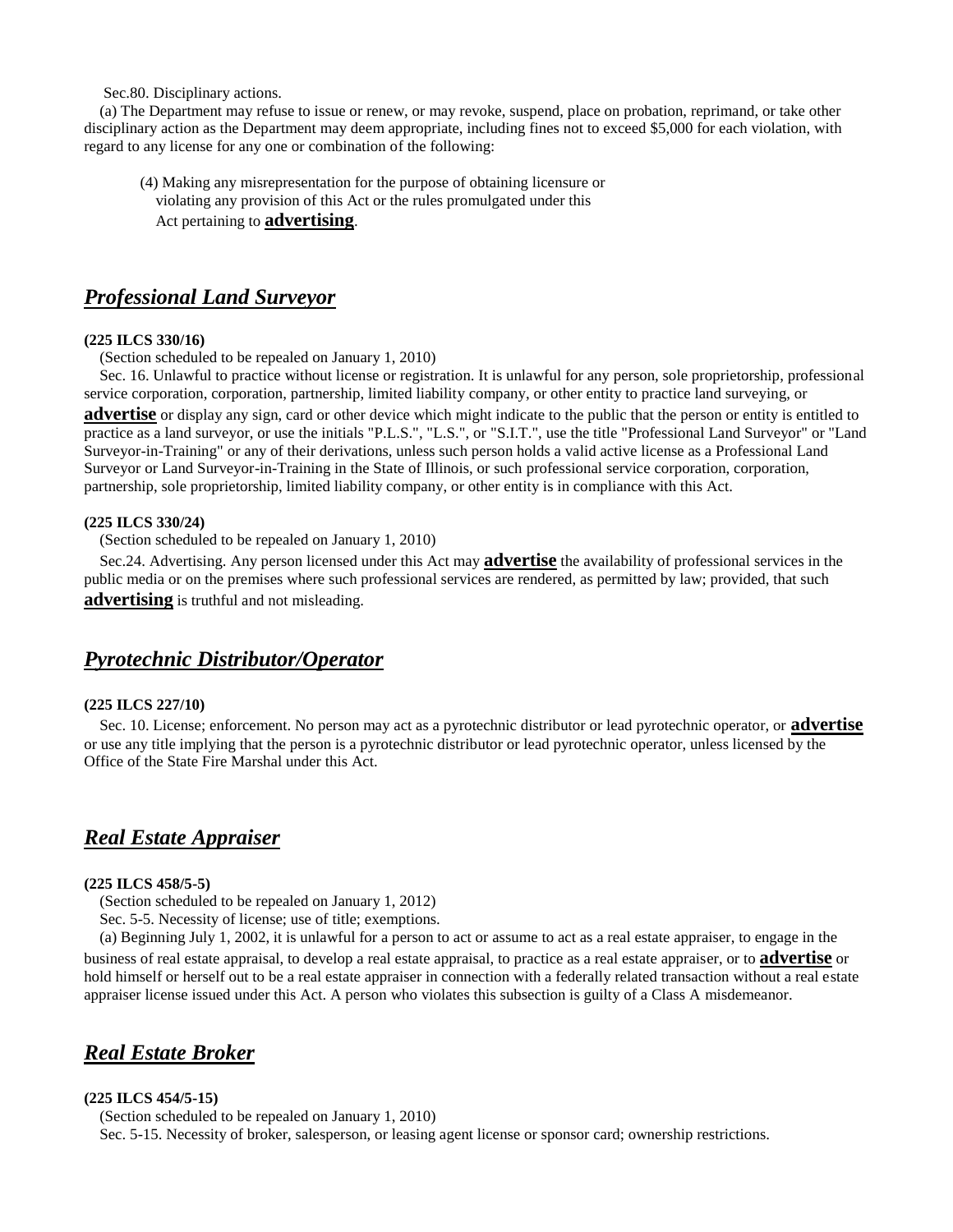(a) It is unlawful for any person, corporation, limited liability company, registered limited liability partnership, or partnership to act as a real estate broker, real estate salesperson, or leasing agent or to **advertise** or assume to act as such broker, salesperson, or leasing agent without a properly issued sponsor card or a license issued under this Act by OBRE, either directly or through its authorized designee.

#### **(225 ILCS 454/10-30)**

 (Section scheduled to be repealed on January 1, 2010) Sec. 10-30. Advertising.

(a) No **advertising** shall be fraudulent, deceptive, inherently misleading, or proven to be misleading in practice. It shall be considered misleading or untruthful if, when taken as a whole, there is a distinct and reasonable possibility that it will be misunderstood or will deceive the ordinary purchaser, seller, lessee, lessor, or owner. **Advertising** shall contain all information necessary to communicate the information contained therein to the public in a direct and readily comprehensible manner.

(b) No blind **advertisements** may be used by any licensee except as provided for in this Section.

(c) A licensee shall disclose, in writing, to all parties in a transaction his or her status as a licensee and any and all interest the licensee has or may have in the real estate constituting the subject matter thereof, directly or indirectly, according to the following guidelines:

 (1) On broker yard signs or in broker **advertisements**, no disclosure of ownership is necessary. However, the ownership shall be indicated on any property data form and disclosed to persons responding to any **advertisement** or any sign. The term "broker owned" or "agent owned" is sufficient disclosure.

 (2) A sponsored or inoperative licensee selling or leasing property, owned solely by the sponsored or inoperative licensee, without utilizing brokerage services of their sponsoring broker or any other licensee, may advertise "By Owner". For purposes of this Section, property is "solely owned" by a sponsored or inoperative licensee if he or she (i) has a 100% ownership interest alone, (ii) has ownership as a joint tenant or tenant by the entirety, or (iii) holds a 100% beneficial interest in a land trust. Sponsored or inoperative licensees selling or leasing "By Owner" shall comply with the following if advertising by owner:

- (A) On "By Owner" yard signs, the sponsored or inoperative licensee shall indicate "broker owned" or "agent owned." "By Owner" advertisements used in any medium of **advertising** shall include the term "broker owned" or "agent owned."
- (B) If a sponsored or inoperative licensee runs **advertisements**, for the purpose of purchasing or leasing real estate, he or she shall disclose in the advertisements his or her status as a licensee.
- (C) A sponsored or inoperative licensee shall not use the sponsoring broker's name or the sponsoring broker's company name in connection with the sale, lease, or **advertisement** of the property nor utilize the sponsoring broker's or company's name in connection with the sale, lease, or **advertising** of the property in a manner likely to create confusion among the public as to whether or not the services of a real estate company are being utilized or whether or not a real estate company has an ownership interest in the property.

(d) A sponsored licensee may not **advertise** under his or her own name. **Advertising** shall be under the direct supervision of the sponsoring or managing broker and in the sponsoring broker's business name, which in the case of a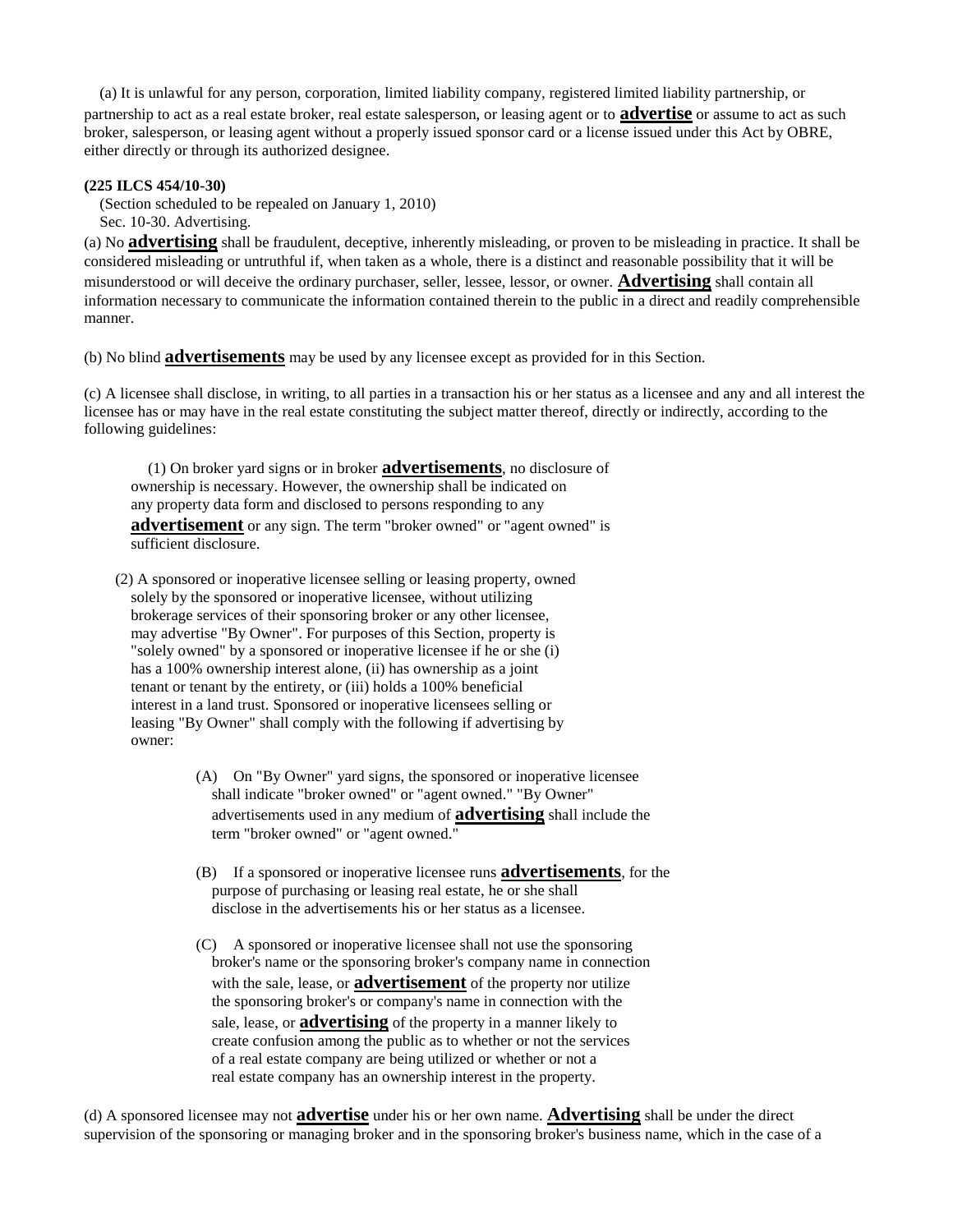franchise shall include the franchise affiliation as well as the name of the individual firm. This provision does not apply under the following circumstances:

- (1) When a licensee enters into a brokerage agreement relating to his or her own real estate, or real estate in which he or she has an ownership interest, with another licensed broker; or
- (2) When a licensee is selling or leasing his or her own real estate or buying or leasing real estate for himself or herself, after providing the appropriate written disclosure of his or her ownership interest as required in paragraph (2) of subsection (c) of this Section.

(e) No licensee shall list his or her name under the heading or title "Real Estate" in the telephone directory or otherwise **advertise** in his or her own name to the general public through any medium of **advertising** as being in the real estate business without listing his or her sponsoring broker's business name.

(f) The sponsoring broker's business name and the name of the licensee must appear in all **advertisements**, including business cards. Nothing in this Act shall be construed to require specific print size as between the broker's business name and the name of the licensee.

#### **Section 1450.140 Advertising**

a) Deceptive and misleading advertising includes, but is not limited to, the following:

- 1) **advertising** a property that is subject to an exclusive listing agreement with a sponsoring broker other than the licensee's own without the permission of and identifying that listing broker;
- 2) failing to remove **advertising** of a listed property within a reasonable time, given the nature of the **advertising**, after the earlier of the closing of a sale on the listed property or the expiration or termination of the listing agreement;
- 3) **advertising** a property at auction as an absolute auction or auction without reserve, when there is a minimum bid or opening bid required; and
- 4) **advertising** a property in a manner that creates a reasonable likelihood of confusion regarding the permitted use of the property. **Advertising** for a property zoned single family shall be deemed to be likely to confuse a buyer regarding the permitted use of the property where the **advertising** contains words or phrases suggesting multi-dwelling use, including but not limited to "apartment", "two units", "related living", "in-law arrangement", or "related apartment".

b) For the purposes of this Section and Section 1450.145 on Internet **Advertising**, listing information available on a sponsoring broker's or licensee's website, extranet or similar site but behind a firewall or similar device requiring a password, registration or other type of security clearance to access that information shall not be considered **advertising**.

c) For the purposes of this Section and Section 1450.145 on Internet **Advertising**, unsolicited marketing of a licensee's real estate brokerage services and farming (prospecting) shall be considered **advertising**.

d) Nothing in Section 10-30 of the Act shall require a sponsoring broker to include the name of one of its sponsored licensees on signs or other general **advertising** of the sponsoring broker.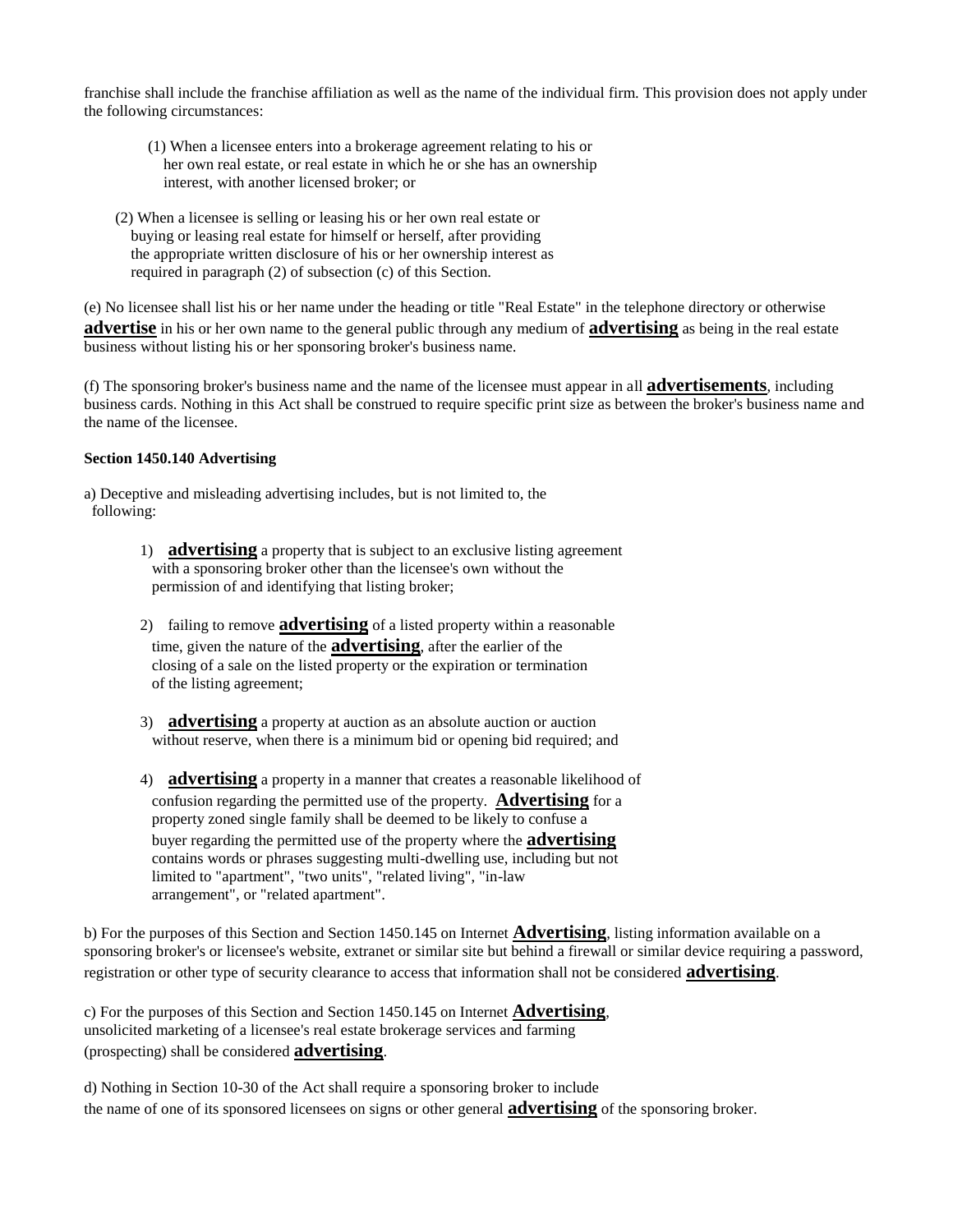*To read the Illinois Press Association advisory on real estate advertising click here:*

*To read the Illinois Press Association advisory on housing advertising click here:*

# <span id="page-32-0"></span>*Respiratory Care Worker*

#### **(225 ILCS 106/60)**

(Section scheduled to be repealed on January 1, 2016)

Sec. 60. Professional identification; advertising.

 (a) A person who is licensed with the Department of Professional Regulation in this State may use the title "respiratory care practitioner" and the abbreviation "RCP".

 (b) A licensee shall include in every **advertisement** for services regulated under this Act his or her title as it appears on the license or the initials authorized under this Act.

#### **Section 1456.100 Unprofessional Conduct**

a) Pursuant to Section 95 of the Act, unprofessional conduct in the practice of respiratory care shall include but not be limited to:

### 2) Circulating untruthful, fraudulent, deceptive or misleading **advertising**;

# <span id="page-32-1"></span>*Roofer*

#### **(225 ILCS 335/5)**

(Section scheduled to be repealed on January 1, 2016)

Sec. 5. Display of license number; advertising.

 (a) Each State licensed roofing contractor shall affix the license number of his or her license to all of his or her contracts and bids. In addition, the official issuing building permits shall affix the roofing contractor license number to each application for a building permit and on each building permit issued and recorded.

 (b) In addition, every roofing contractor shall affix the roofing contractor license number and the licensee's name, as it appears on the license, on all commercial vehicles used as part of his or her business as a roofing contractor.

 (c) Every holder of a license shall display it in a conspicuous place in his or her principal office, place of business, or place of employment.

(d) No person licensed under this Act may **advertise** services regulated by this Act unless that person includes in the

**advertisement** his or her license number. Nothing contained in this subsection requires the **publisher** of

**advertising** for roofing contractor services to investigate or verify the accuracy of the license number provided by the licensee.

 (e) A person who **advertises** services regulated by this Act who knowingly (i) fails to display the license number in any manner required by this Section, (ii) fails to provide a **publisher** with the correct license number as required by subsection (d), or (iii) provides a **publisher** with a false license number or a license number of another person, or a person who knowingly allows his or her license number to be displayed or used by another person to circumvent any provisions of this Section, is guilty of a Class A misdemeanor with a fine of \$1,000, and, in addition, is subject to the administrative enforcement provisions of this Act. Each day that an **advertisement** runs or each day that a person knowingly allows his or her license to be displayed or used in violation of this Section constitutes a separate offense.

# <span id="page-32-2"></span>*Social Worker*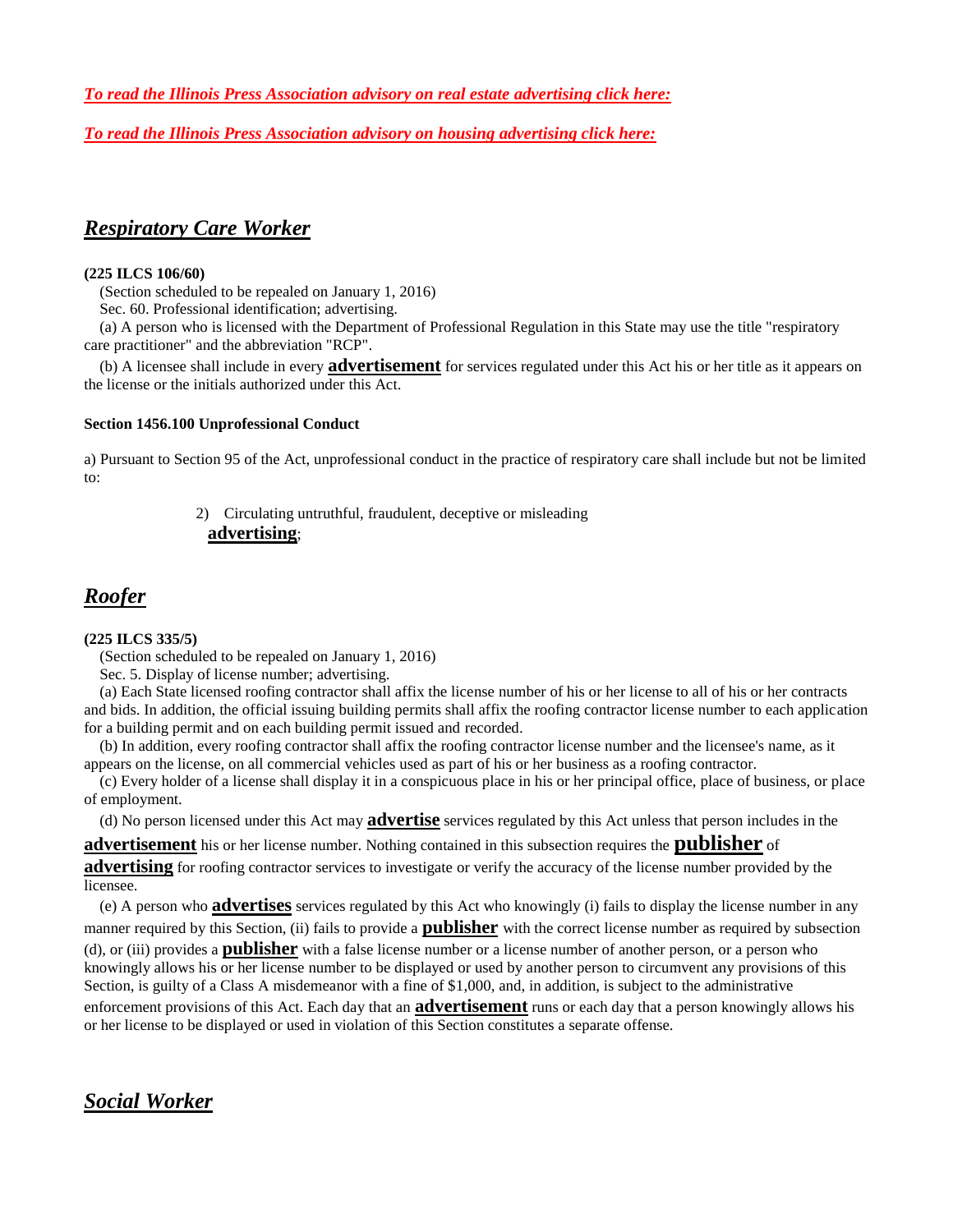#### **(225 ILCS 20/17)**

 (Section scheduled to be repealed on January 1, 2008) Sec. 17. Advertising.

 (A) Persons licensed under this Act may **advertise** the availability of their professional services as permitted by law, provided that such **advertising** is true and not misleading. Representing that social work services or clinical social work services are used or made available by individuals who are not licensed under the provisions of this Act is deemed to be false and misleading and is subject to the provisions of Section 35 of this Act.

 (B) A licensee shall include in every **advertisement** for services regulated under this Act his or her title as it appears on the license or the initials authorized under this Act.

### <span id="page-33-0"></span>*Speech-Language Pathologist*

#### **(225 ILCS 110/16.5)**

(Section scheduled to be repealed on January 1, 2008)

 Sec. 16.5. Advertising. A person licensed under this Act as a speech-language pathologist or audiologist may **advertise** the availability of professional services in the public media or on the premises where such professional services are rendered as permitted by law, provided the **advertising** is truthful and not misleading or deceptive. The Department may adopt rules consistent with this Section.

### <span id="page-33-1"></span>*Structural Engineer*

#### **(225 ILCS 340/34)**

(Section scheduled to be repealed on January 1, 2010)

 Sec. 34. Each of the following acts constitutes a Class A misdemeanor for the first offense and a Class 4 felony for a second or subsequent offense:

 (a) The practice, attempt to practice, or offer to practice structural engineering, or the **advertising** or putting out any sign, card, or other device which might indicate to the public that the person or entity is entitled to practice structural engineering, without a license as a licensed structural engineer, or registration as a professional design firm issued by the Department. Each day of practicing structural engineering, or attempting to practice structural engineering, and each instance of offering to practice structural engineering, without the appropriate license or registration constitutes a separate offense.

(g) If any person, sole proprietorship, professional service corporation, limited liability company, corporation or

partnership, or other entity practices structural engineering or **advertises** or displays any sign or card or other device that might indicate to the public that the person or entity is entitled to practice as a structural engineer or use the title "structural engineer" or any of its derivations unless the person or entity holds an active license or registration in the State; then, in addition to any other penalty provided by law any person who violates this subsection (g) shall forfeit and pay to the Design Professionals Administration and Investigation Fund a civil penalty in an amount determined by the Department of not more than \$5,000 for each offense.

### <span id="page-33-2"></span>*Veterinarian*

#### **(225 ILCS 115/24)**

(Section scheduled to be repealed on January 1, 2014)

 Sec. 24. Any person licensed under this Act may **advertise** the availability of professional services in the public media or on the premises where such professional services are rendered as permitted by law; provided that such **advertising** is truthful and not misleading and is in conformity with rules promulgated by the Department.

#### **Section 1500.55 Advertising**

a) Persons licensed to practice veterinary medicine and surgery in the State of Illinois may **advertise** in any medium or other form of public communication in a manner that is truthful and is not fraudulent, deceptive, inherently